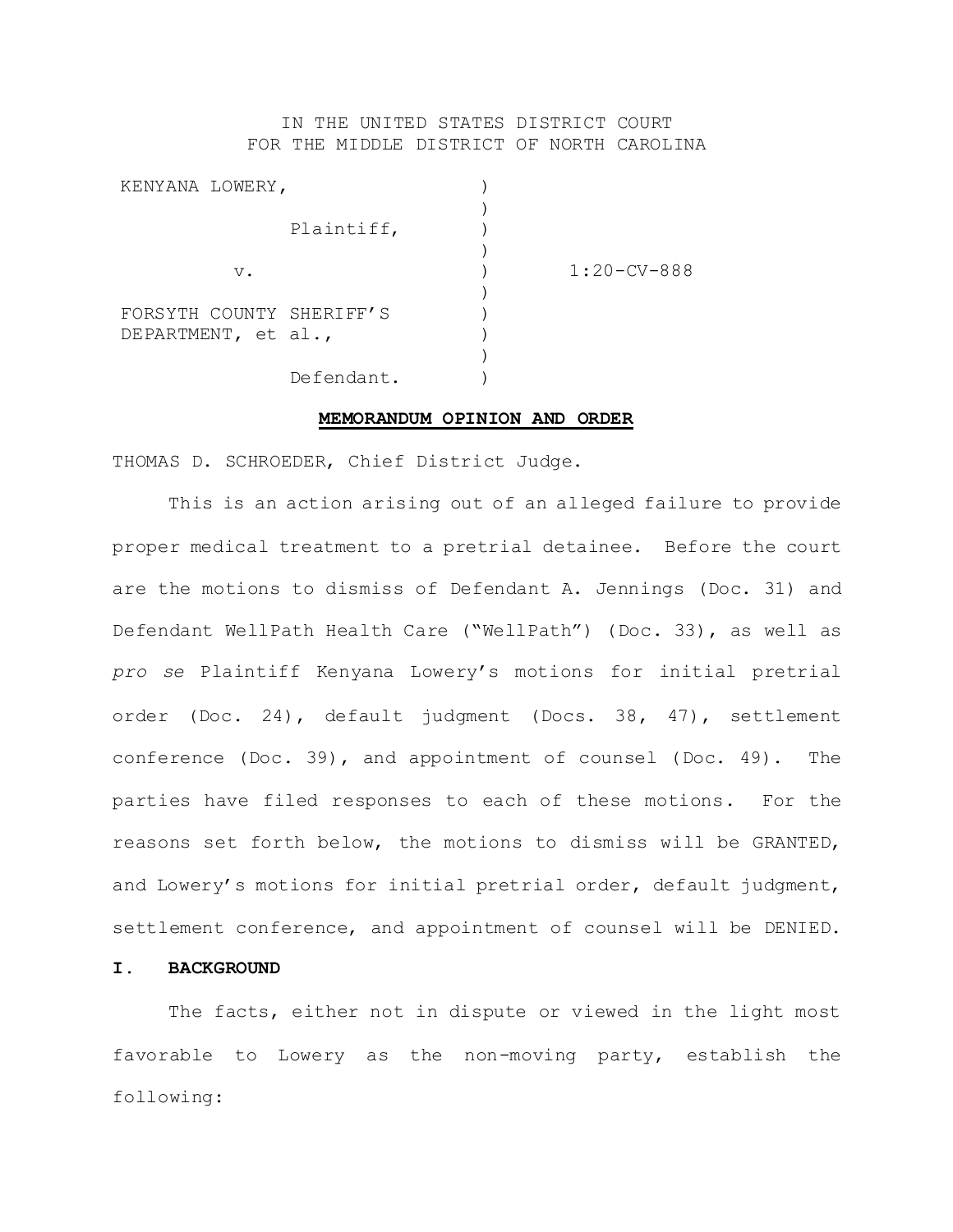Lowery is a pretrial detainee at the Forsyth County Detention Center ("Detention Center") awaiting resolution of pending criminal charges. (Doc. 2 at 3, 8.) On June 5, 2020, Lowery was moved to the segregation unit within the Detention Center. (Id. at 14.) Upon arrival, Lowery "was violently rushed by SRT officers, slammed to the ground and forced into a hogtie position." (Id.) This caused Lowery "extreme pain and an unability [sic] to breathe regularly" for "6 to 10 minutes," all while Lowery informed officers he could not breathe. (Id.) At one point during the struggle, Lowery lost consciousness. (Id.)

Soon thereafter, the officers left Lowery's cell. (Id.) Defendant Jennings, a nurse employed by Defendant WellPath, then came into Lowery's cell to evaluate him upon his arrival to the segregation block.  $(Id.)$  Despite what Lowery reports as a clear indication that he was unable to breathe due to the struggle with the officers, Jennings "did nothing" to treat his condition. (Id.) Lowery continued to suffer breathing complications and regularly complained to staff within the Detention Center. (Id.) Lowery's health continued to decline as a result of his preexisting asthma. (Id.) The altercation with detention officers exacerbated his underlying breathing problems, forcing Lowery to carry an inhaler that he may use up to four times a day as well as engage in treatment for his asthma. (Id. at 31.) Lowery did not begin receiving treatment for his breathing problems until June 13, over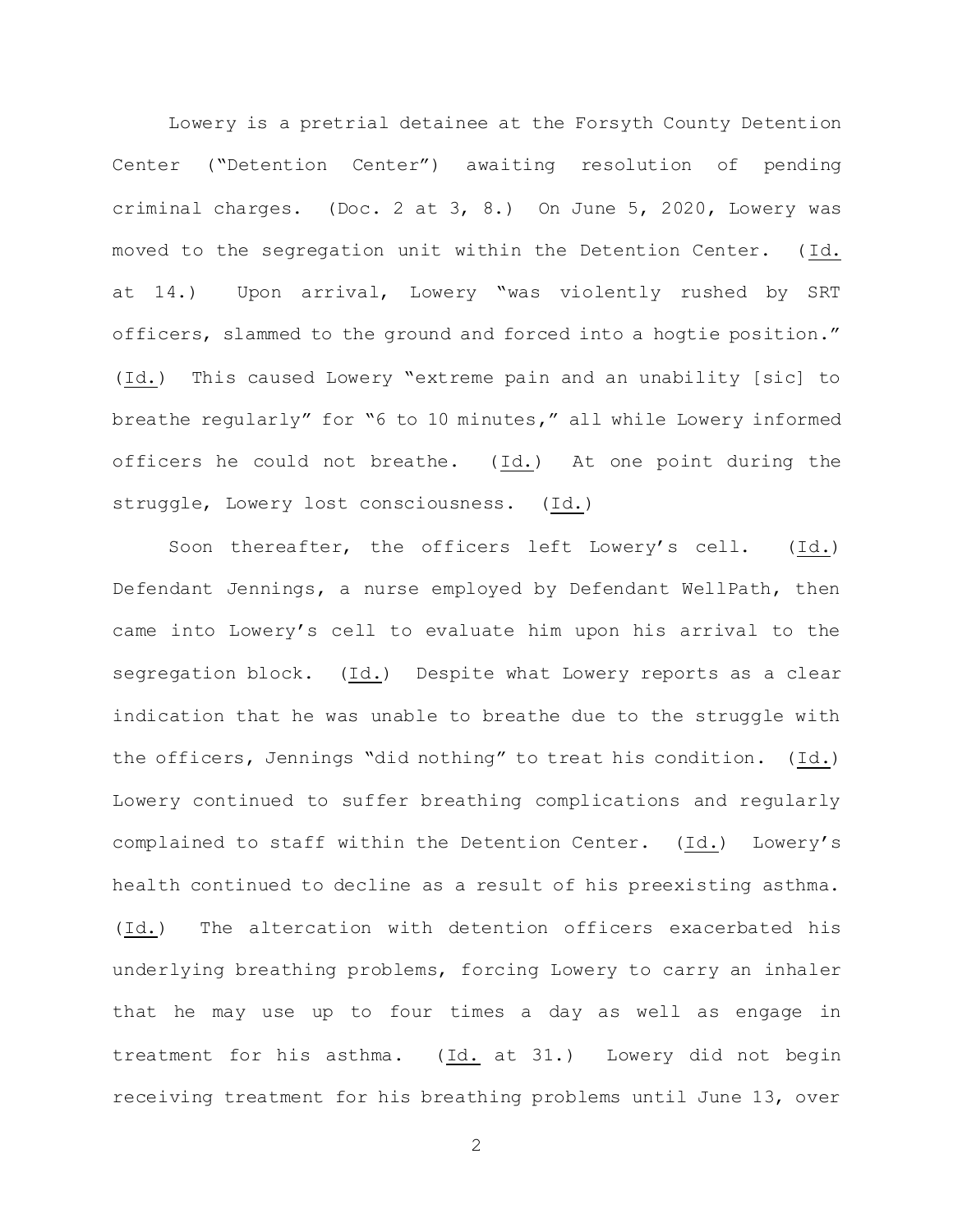a week after the altercation with officers, and he continues to have trouble with his breathing. (Id. at 14.)

On August 14, 2020, Lowery filed a grievance with the Detention Center. (Id. at 34.) In his grievance, he claimed: "SRT [officers] used excessive force against me using the hogtie method to restrain me which cause[d] or triggered breathing problems which I now suffer from." (Id.) The grievance, however, was rejected, because Detention Center policy requires grievances to be filed within 20 days of the underlying incident. (Id.) After his grievance was denied, Lowery spoke with four officers and requested to meet with the Sheriff of Forsyth County; however, he made no formal appeal of the denial of his grievance. (Id. at 34-35.) Instead, on September 30, 2020, Lowery filed the present lawsuit pursuant to 42 U.S.C. § 1983 alleging claims fashioned as reckless endangerment, excessive force, cruel and unusual punishment, deliberate indifference, and unlawful professional judgment. (Id. at 4.)

### **II. ANALYSIS**

## **A. WellPath's Motion to Dismiss**

In addition to other assertions, WellPath argues that the court should dismiss Lowery's complaint for improper service. (Doc. 34 at 9.) Lowery's summons incorrectly lists the address for the Detention Center instead of WellPath's address. (Doc. 23 at 1.) Nevertheless, the United States Marshals Service served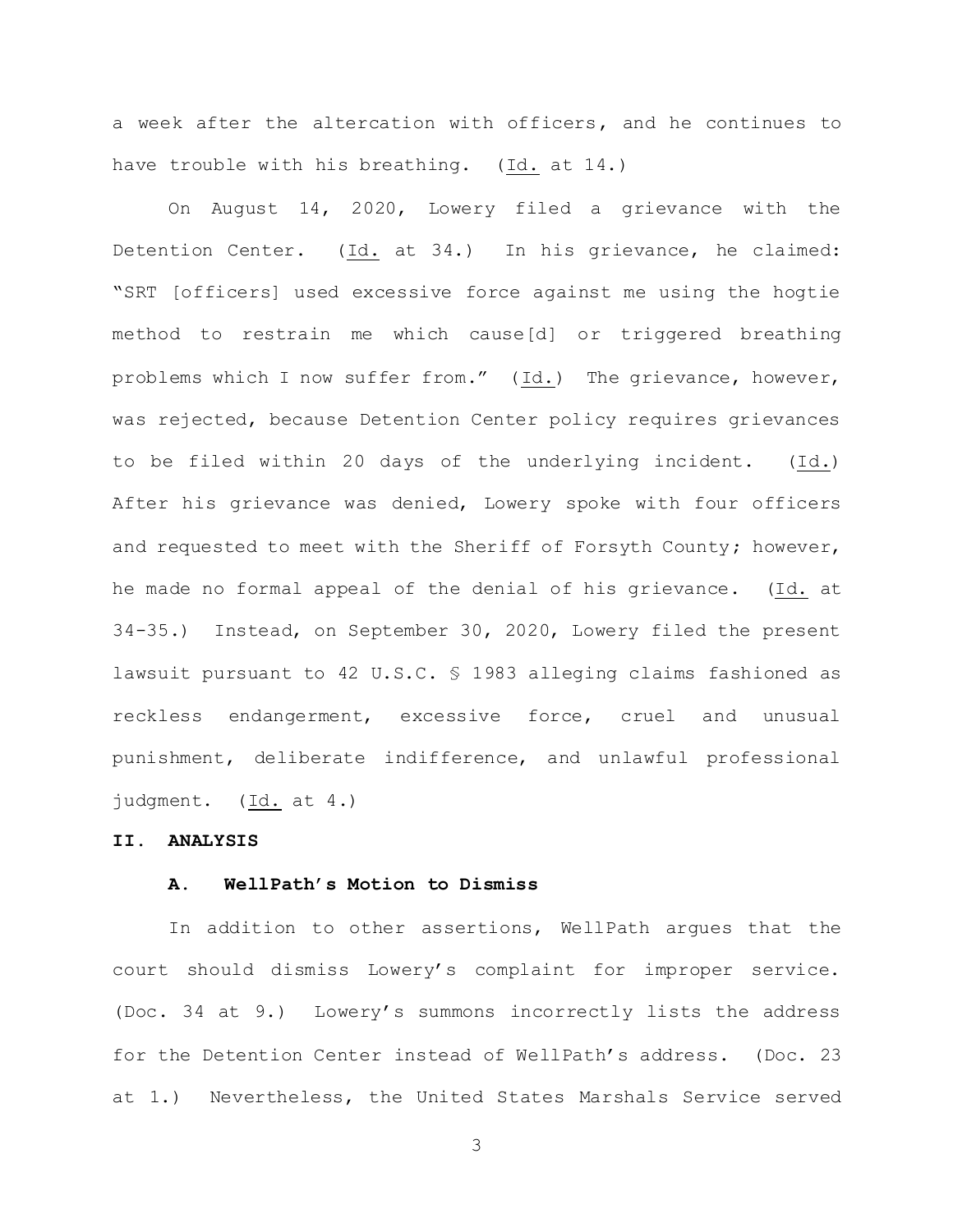the summons and complaint on Pamela Cane, a health services administrator with WellPath.1 (Doc. 27.) WellPath argues that Cane is not an officer, director, or managing agent of WellPath and therefore that service was improper. (Doc. 34 at 11.)

A civil action is commenced by the filing of a complaint and the issuance of a summons by the clerk of court. Fed. R. Civ. P. 4(b). The summons commands a defendant to appear and must be served with the complaint on each defendant. Fed. R. Civ. P. 4(a) & (c). Service must be made in accordance with the rules. See, e.g., Fed. R. Civ. P. 4(e) & (j); N.C. R. Civ. P. 4(j). Further, Federal Rule of Civil Procedure 4(m) provides that "[i]f a defendant is not served [with the complaint and summons] within 90 days after the complaint is filed, the court  $-$  on motion or on its own after notice to the plaintiff — must dismiss the action without prejudice against that defendant or order that service be made within a specified time."

The summons must be served on each defendant, along with a copy of the complaint, "by any person who is at least 18 years old and not a party" to the action. Fed. R. Civ. P.  $4(c)$  (1) - (2). There are two ways to effectuate service on a corporation, such as WellPath: (1) in accordance with state law; or (2) "by delivering a copy of the summons and of the complaint to an officer, a managing

<sup>1</sup> Lowery was granted *in forma pauperis* status in this case. Therefore, he relied on the U.S. Marshals Service to effectuate service. (Doc. 3.)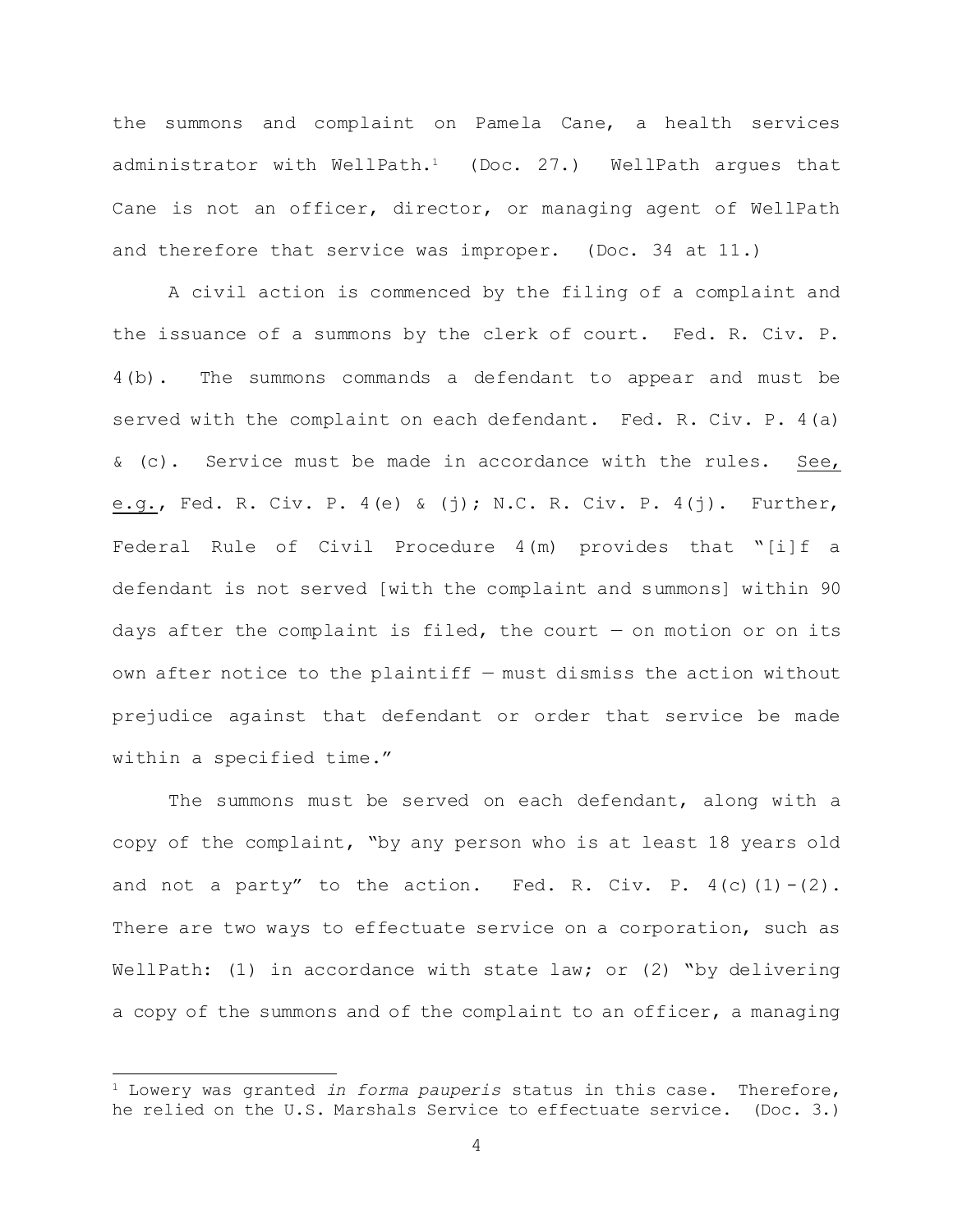or general agent, or any other agent authorized by appointment or by law to receive service of process." Fed. R. Civ. P. 4(h)(1). The applicable state law -- the North Carolina Rules of Civil Procedure -- permits service on a corporation by (1) delivering a copy of the summons and complaint to an "officer, director, or managing agent of the corporation" or leaving a copy with a person apparently in charge of such person's office; (2) delivering a copy of the summons and complaint to an agent authorized to accept service or as authorized by law to be served in accordance with any statute; (3) by mailing a copy of the summons and complaint "registered or certified mail, return receipt requested" to an officer, director, or authorized agent; or (4) depositing a summons and complaint with an authorized delivery service pursuant to 26 U.S.C. § 7502(f)(2) addressed to the officer, director, or agent, and obtaining a delivery receipt. N.C. R. Civ. P. 4(j)(6).

When a defendant raises a defense pursuant to Federal Rule of Civil Procedure 12(b)(5), the plaintiff bears the burden of establishing compliance. Ballard v. PNC Fin. Servs. Grp., Inc., 620 F. Supp. 2d 733, 735 (S.D. W. Va. 2009)). And while Lowery is proceeding *pro se* and is entitled to a certain liberal construction of his complaint, Estelle v. Gamble, 429 U.S. 97, 106 (1976), the court need not ignore clear defects, Bustos v. Chamberlain, No. 3:09-1760-HMH-JRM, 2009 WL 2782238, at \*2 (D.S.C. Aug. 27, 2009). Even *pro se* litigants must follow the proper procedural rules of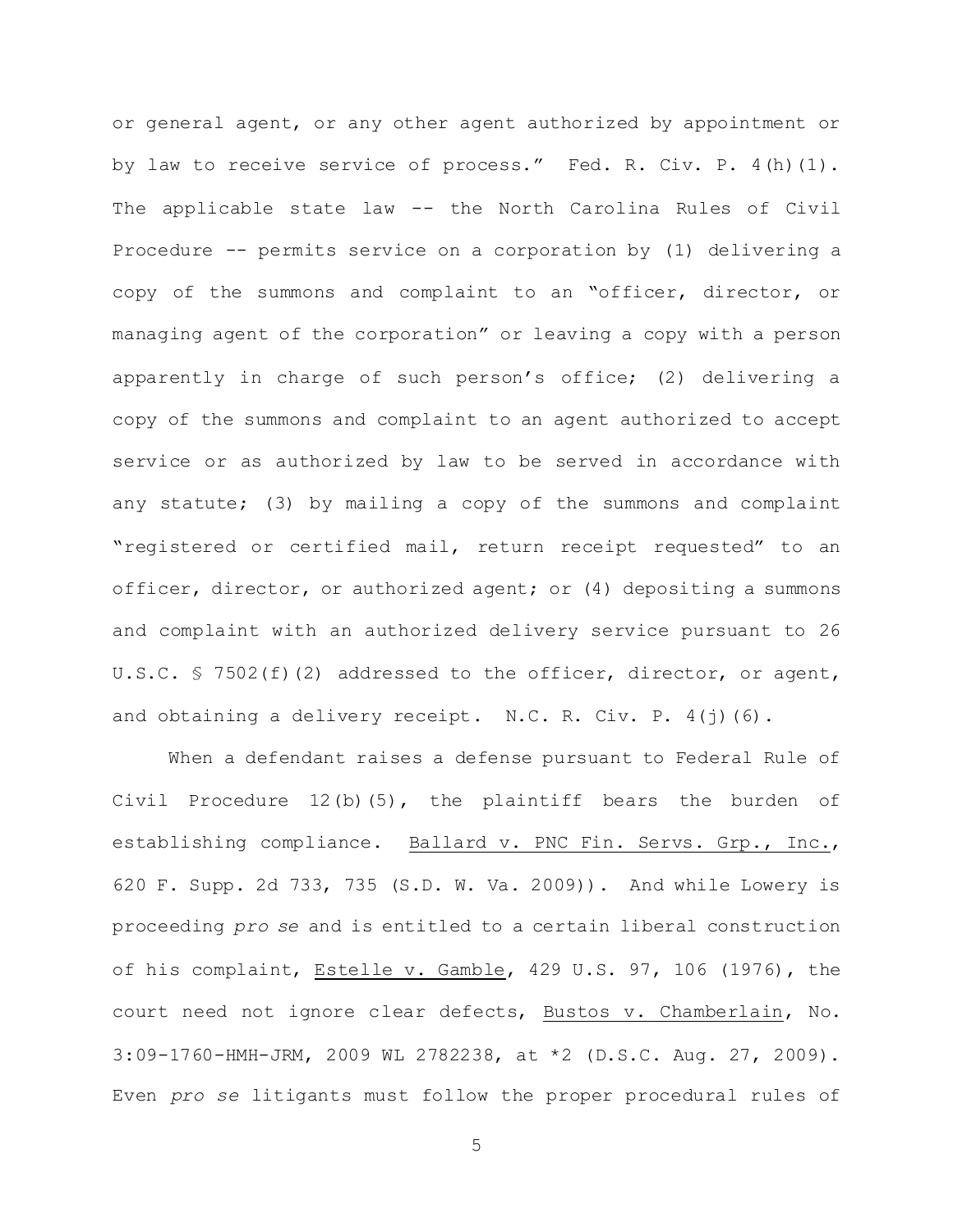the court, and it is not the court's role to become an advocate for the *pro se* litigant. Weller v. Dep't of Soc. Servs., 901 F.2d 387, 391 (4th Cir. 1990).

Here, Lowery has failed to carry his burden. In fact, he has not responded at all to WellPath's contention that service was improper. In his summons Lowery did not list an address for WellPath upon which service should be effectuated; rather, he provided the address for the Detention Center. (Doc. 23 at 1.) Additionally, the summons and complaint were provided to Cain, who, according to WellPath, is not an officer, director, or managing agent of WellPath and is not otherwise authorized to accept service on WellPath's behalf. (Doc. 34 at 11.) Lowery has offered no response contesting WellPath's representation. Because Lowery's service of process fails to comply with the applicable rules, WellPath's motion to dismiss pursuant to Rule 12(b)(5) will be granted and Lowery's complaint as to Defendant WellPath will be dismissed without prejudice.<sup>2</sup>

### **B. Jennings's Motion to Dismiss**

L,

Federal Rule of Civil Procedure 8(a)(2) provides that a complaint must contain "a short and plain statement of the claim showing that the pleader is entitled to relief." A motion to

<sup>2</sup> Lowery's claims against WellPath are largely the same as his claims against Jennings, which the court, for the reasons that follow, finds are deficient. Should Lowery seek to properly serve WellPath, he should rectify any factual deficiencies in his complaint before doing so.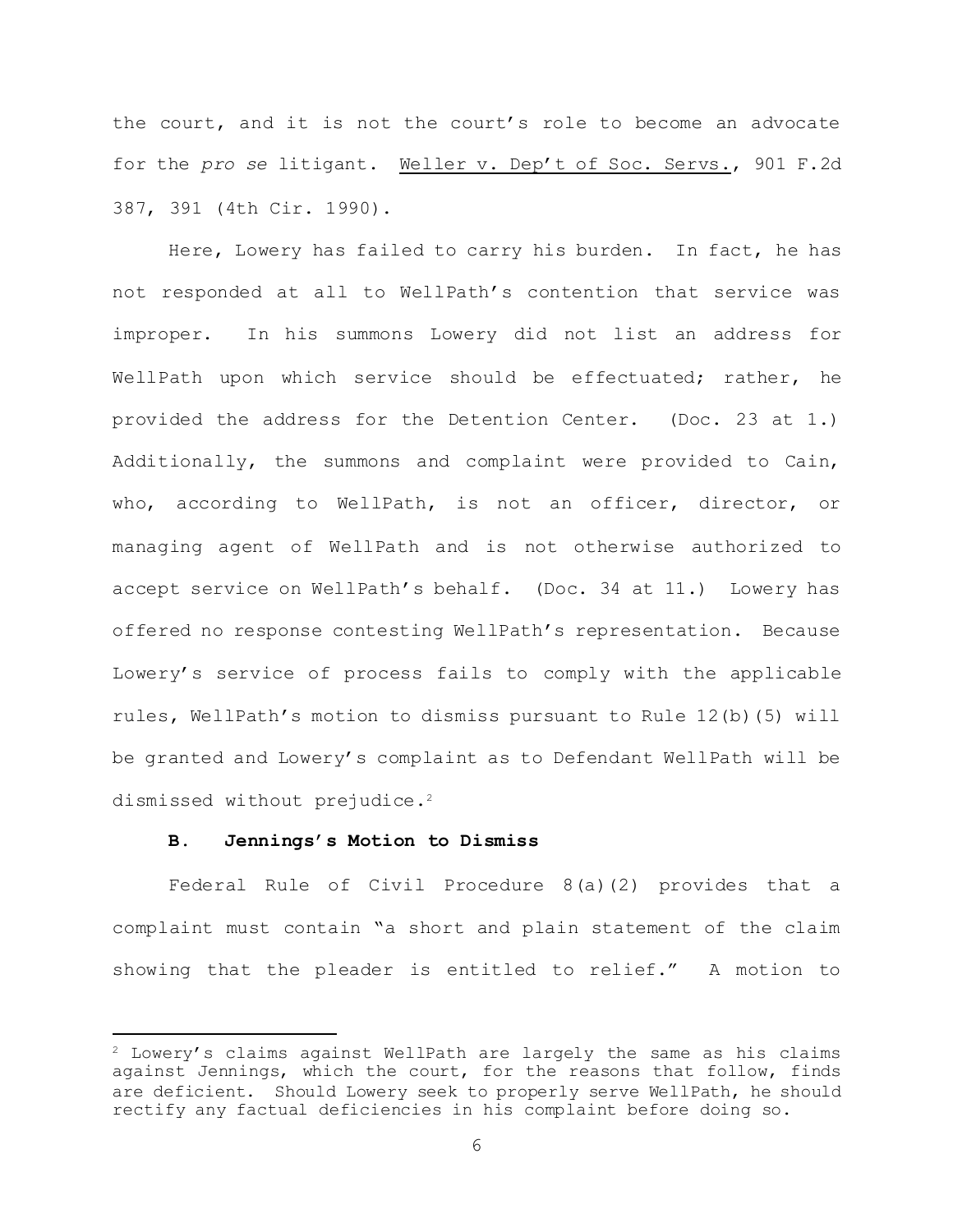dismiss pursuant to Rule 12(b)(6) is meant to "test[] the sufficiency of a complaint" and not to "resolve contests surrounding the facts, the merits of a claim, or the applicability of defenses." Republican Party of N.C. v. Martin, 980 F.2d 943, 952 (4th Cir. 1992). To survive such a motion, "a complaint must contain sufficient factual matter, accepted as true, to 'state a claim to relief that is plausible on its face.'" Ashcroft v. Iqbal, 556 U.S. 662, 678 (2009) (quoting Bell Atl. Corp. v. Twombly, 550 U.S. 544, 570 (2007)). In considering a Rule 12(b)(6) motion, a court "must accept as true all of the factual allegations contained in the complaint," Erickson v. Pardus, 551 U.S. 89, 94 (2007) (per curiam), and all reasonable inferences must be drawn in the nonmoving party's favor, Ibarra v. United States, 120 F.3d 472, 474 (4th Cir. 1997).

## **1. Lowery's alleged failure to exhaust**

Jennings argues that Lowery's complaint fails to state a cause of action upon which relief can be granted, because he failed to exhaust his administrative remedies. (Doc. 32 at 3.) Lowery has filed a response in opposition. (Doc. 44.) Lowery does not respond with any legal argument but rather raises a general "objection to Defendants' motion to dismiss" in which he moves the court to "order the entry of a final Judgement [sic]." (Id. at 2.) Lowery also requested "the court to enter a pretrial conference order for final Judgment, or Trial." (Id. at 4.)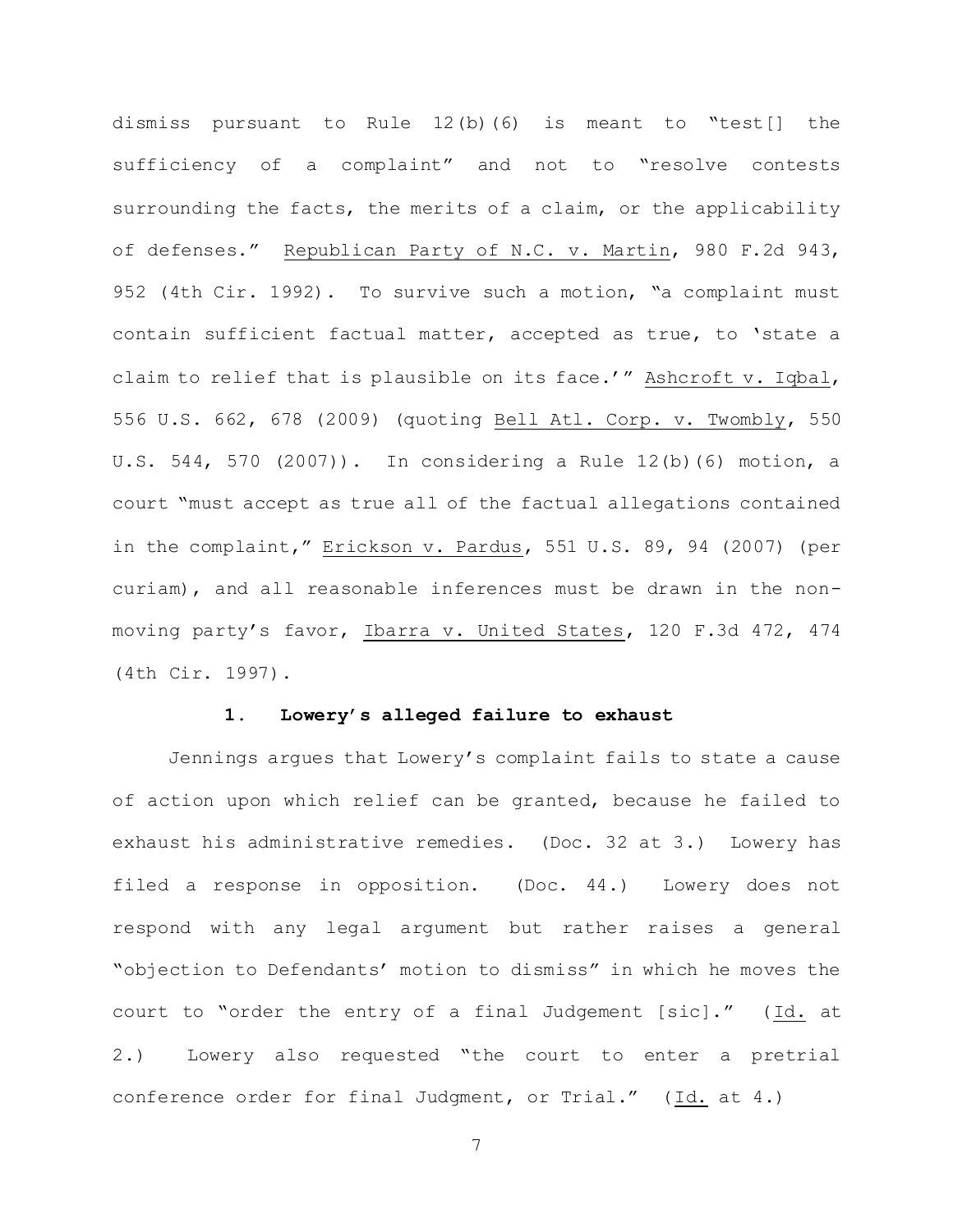Inmates may file suits about prison conditions only if "administrative remedies as are available are exhausted." 42 U.S.C. § 1997(e)(a). This exhaustion requirement "applies to all inmate suits about prison life, whether they involve general circumstances or particular episodes, and whether they allege excessive force or some other wrong." Porter v. Nussle, 534 U.S. 516, 532 (2002). However, an inmate does not need to demonstrate exhaustion of administrative remedies in his complaint. Jones v. Bock, 549 U.S. 199, 216 (2007); see Moore v. Bennette, 517 F.3d 717, 725 (4th Cir. 2008) (Inmates "need not plead exhaustion, nor do they bear the burden of proving it." (internal quotations and citations omitted)). "Instead, failure-to-exhaust is an affirmative defense that the defendant must raise." Custis v. Davis, 851 F.3d 358, 361 (4th Cir. 2017) (citing Jones, 549 U.S. at 216). There are, however, exceptions to this rule, and a court may dismiss a complaint *sua sponte* "when the alleged facts in the complaint, taken as true, prove that the inmate failed to exhaust his administrative remedies." Id.

The relevant facility's grievance procedures determine the steps an inmate must take to satisfy the exhaustion requirement. Moore, 517 F.3d at 726. Jennings explains the exhaustion process set forth by the North Carolina Department of Corrections. (Doc. 32 at 3-4.) However, the Department of Corrections sets forth the administrative remedy procedure for "prisoners in the physical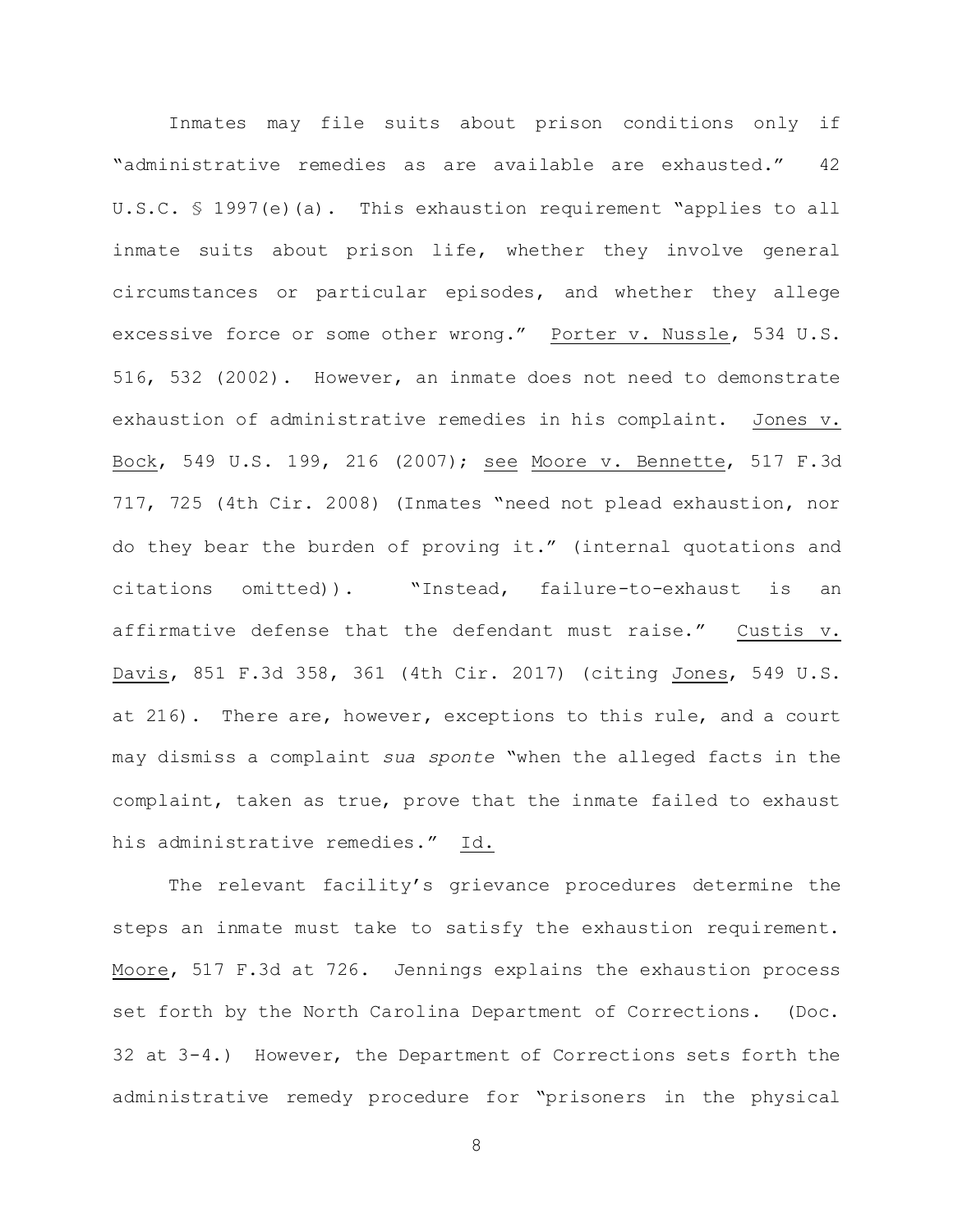custody of the Division of Adult Correction." N.C. Gen. Stat. §§ 148-118.1 – 148-118.8. Lowery is not in the custody of the Division of Adult Correction, because he is a pretrial detainee in a local facility -- the Forsyth County Detention Center. Jennings has not shown how the Department of Corrections' rules apply here.

There are two portions of the record which provide insight into the Detention Center's administrative remedy process. First are Lowery's responses to the "Exhaustion of Administrative Remedies Administrative Procedures" section in his *pro se* complaint. (Doc. 2 at 33-35.) There, Lowery made clear that he filed a grievance, that it was rejected, and that he continued to engage with officers in an attempt to address his grievances. (Id.) Specifically, Lowery wrote that he spoke with "Officer Grant on August 18, 2020," the day after his initial grievance was denied. (Id.) Lowery advises he "requested to speak with Sheriff Bobby Kimbrough on August 17, 2020 and filled out another request . . . on August 18, 2020 to speak with Kimbrough." (Id.)

The second portion of the record is a carbon copy "Inmate Grievance Form" dated August 17, 2020. (Id. at 38.) This form notified Lowery that his grievance had been rejected due to his failure to file the grievance within 20 days of the incident. (Id.) The form has spaces for Step II and Step III, presumably for the next stages of the Detention Center's administrative grievance policy. (Id.) At the bottom of the form, in bold text,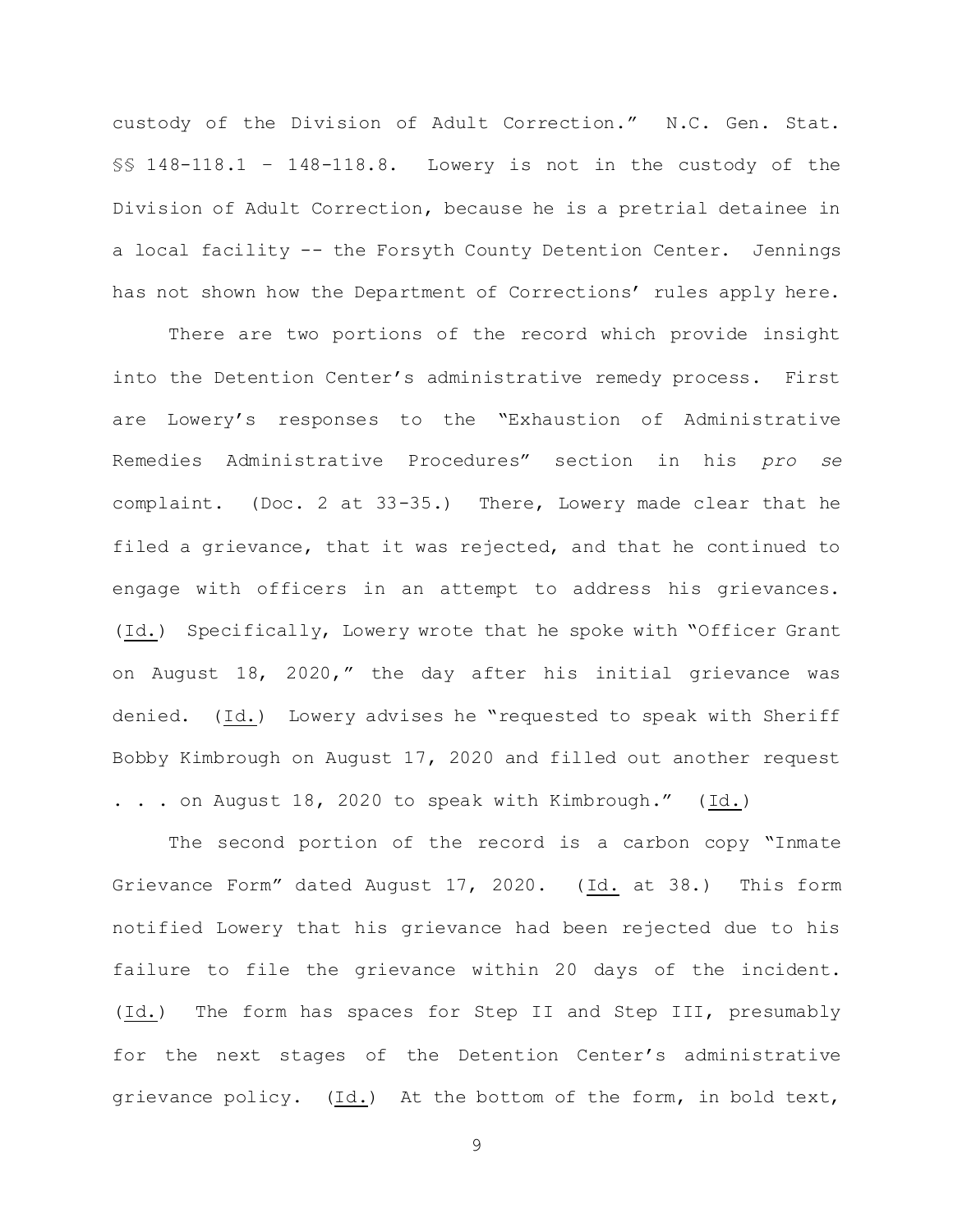is a notice to the inmate that "[i]f you do not accept a response, you must appeal within 5 days of the response date." (Id.)

Exhaustion is an appropriate basis for dismissal when "all facts necessary to the affirmative defense 'clearly appear [] on the face of the complaint.'" Goodman v. PraxAir, Inc., 494 F.3d 458, 464 (4th Cir. 2007) (quoting Richmond, Fredericksburg & Potomac R.R. v. Forst, 4 F.3d 244, 250 (4th Cir. 1993)). Lowery's complaint establishes neither his success nor failure in exhausting his administrative remedies. Jennings bears the burden of proving Lowery's failure to exhaust. Jones, 549 U.S. at 216. However, Jennings has not provided any evidence of the Detention Center's administrative remedy procedure. Additionally, Lowery notes that after the denial of his grievance form, he continued to engage in conversations with officers and attempted to meet with the Sheriff to discuss his grievance. (Doc. 2 at 34.) The court has no evidence as to what these conversations entailed or what the proper procedure is for appealing the rejection of a grievance request. However, there is some evidence that suggests that Lowery "attempted, but could not, exhaust his administrative remedies - and thus, that he exhausted all remedies that were available to him." Custis v. Davis, 851 F.3d 358, 362 (4th Cir. 2017). Accepting as true the well-pleaded facts set forth in Lowery's complaint, as the court must at this stage, and given the lack of evidence adduced by Jennings, the court is compelled to conclude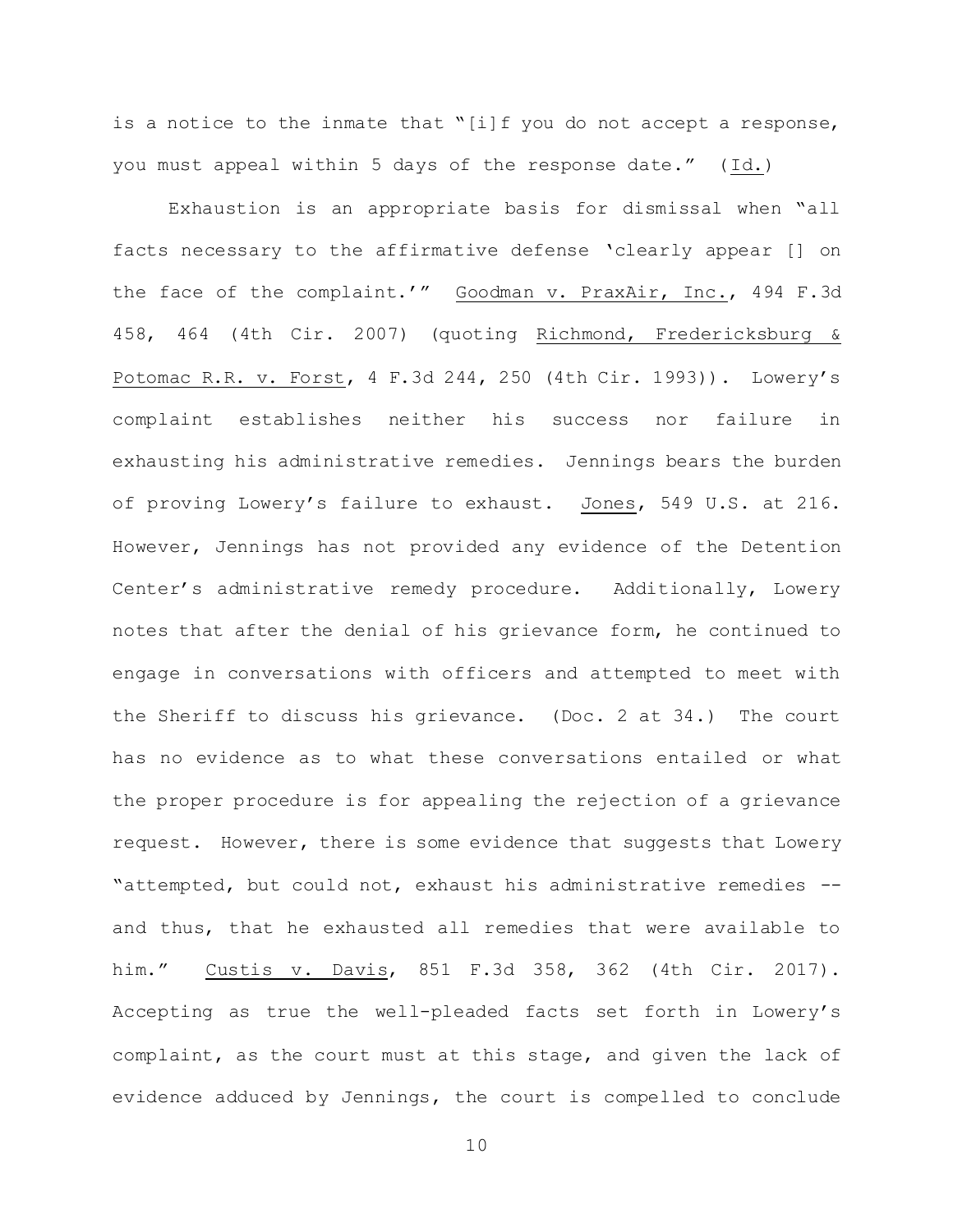that Jennings has not met her burden of showing Lowery failed to exhaust his administrative remedies.

## **2. Lowery's "deliberate indifference" claim**

Jennings argues that to the extent Lowery's "deliberate indifference" claim is rooted in medical malpractice, his complaint should be dismissed because Lowery failed to satisfy the pleading requirements of Rule 9(j) of the North Carolina Rules of Civil Procedure. (Doc. 32 at 5.) Lowery provides no argument in response. (Doc. 44.) Lowery's second cause of action claims "cruel and unusual [punishment] – deliberate indifferen[ce]," because Jennings showed deliberate indifference by "fail[ing] to act in response for the safety of a patient." (Doc. 2 at 4.)

Jennings argues that a plaintiff must first comply with Rule 9(j) of the North Carolina Rules of Civil Practice to bring a complaint for medical malpractice. (Doc. 32 at 5.) Rule 9(j) provides that "[a]ny complaint alleging medical malpractice by a health care provider . . . shall be dismissed unless," among other things, the medical care provided is reviewed by a medical professional "who is willing to testify that the medical care did not comply with the applicable standard of care." N.C. Gen. Stat. 1A-1, Rule 9(j)(1). Jennings cites to an unpublished Fourth Circuit case which noted that "district courts in this circuit are also unanimous that a Rule 9(j) certification is required to sustain a medical malpractice action . . . in North Carolina."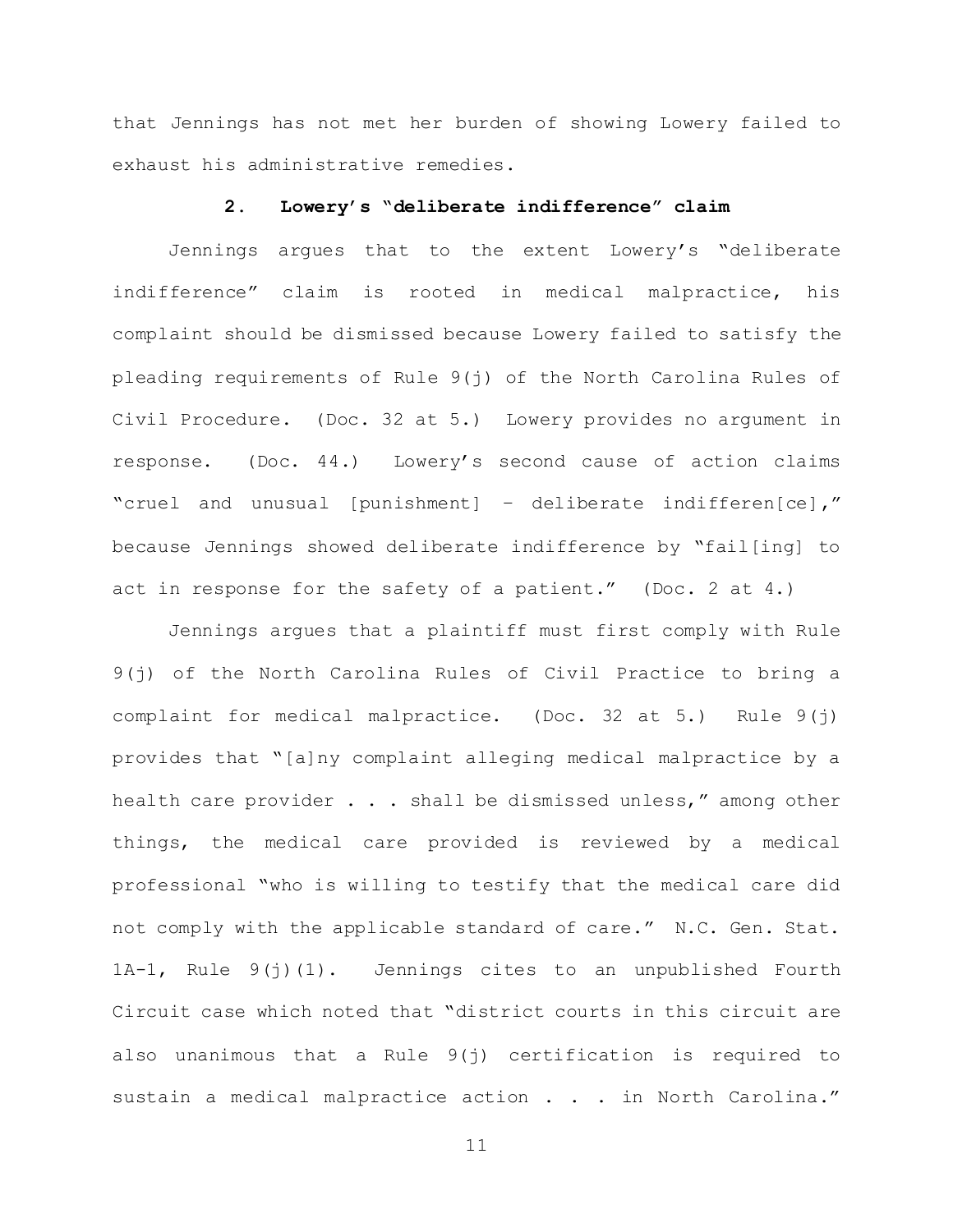Littlepaige v. United States, 528 F. App'x 289, 292 (4th Cir. 2013). However, in a more recent, published case, the Fourth Circuit rejected a similar certification requirement from West Virginia, concluding that the Federal Rules of Civil Procedure supplant state certification requirements. Pledger v. Lynch, 5 F.4th 511, 518 (4th Cir. 2021). Specifically, the Fourth Circuit held that West Virginia's requirement that a plaintiff raising medical liability claims first obtain and present expert support for their claims was in conflict with the Federal Rules of Civil Procedure and that "failure to comply with West Virginia's [Medical Professional Liability Act] is not grounds for dismissal" of a plaintiff's claims under the Federal Tort Claims Act. Id.; see Saylon v. United States, No. 5:20CV176, 2021 WL 3160425, at \*4 (E.D.N.C. July 26, 2021) (denying defendant's motion to dismiss on the basis of North Carolina's Rule 9(j) because "Rule 9(j) is not a substantive requirement for a medical malpractice claim, but rather a heightened pleading requirement which this court cannot apply in federal court to a FTCA claim.") While the state certification requirement may no longer be required here, the court can assume, without deciding, that Rule 9(j) is inapplicable because Plaintiff's complaint founders on another basis.<sup>3</sup>

Jennings contends that Lowery's complaint fails to contain

<sup>&</sup>lt;sup>3</sup> If Rule  $9(j)$  were to apply, Lowery has produced no evidence that he satisfied the certification requirement.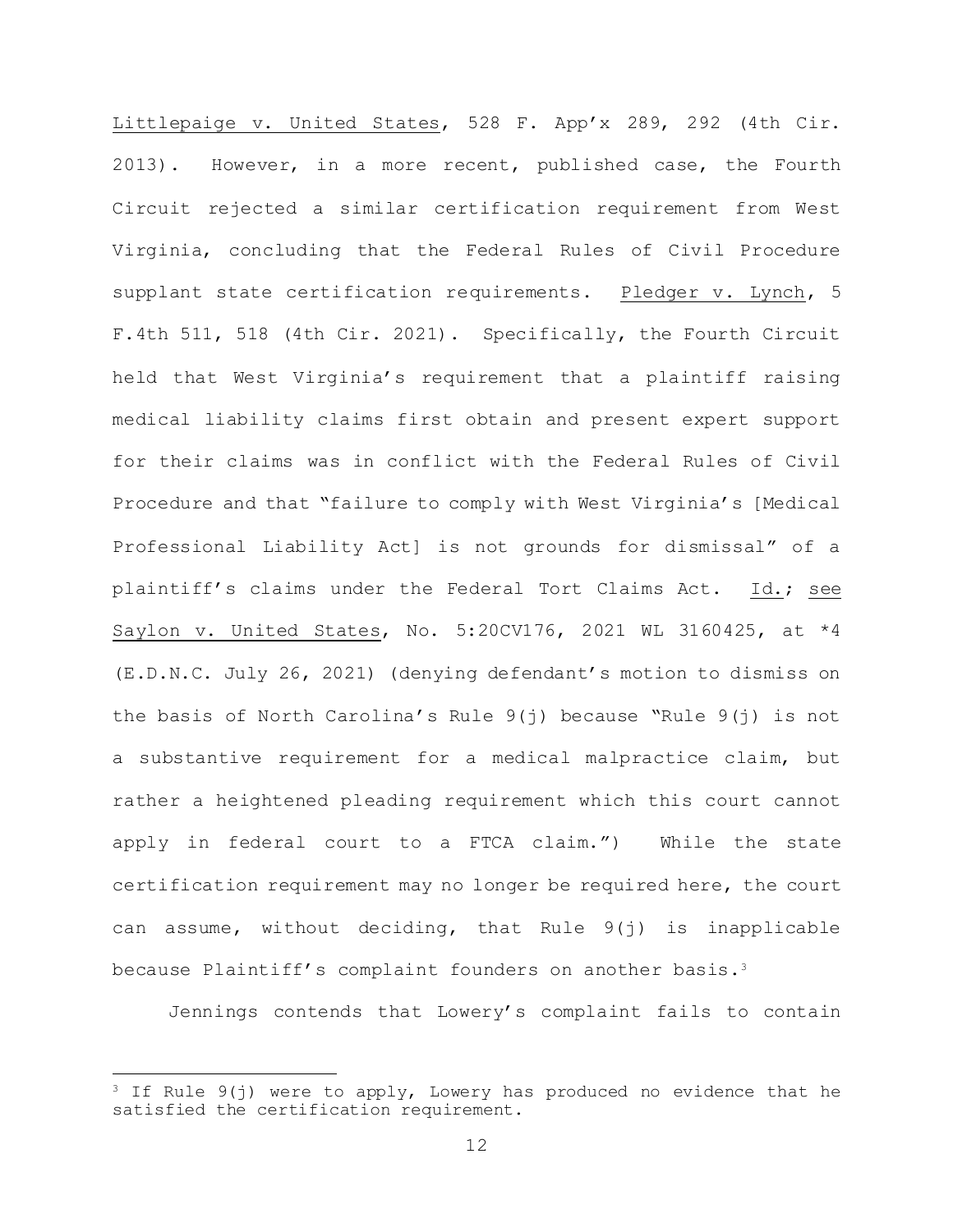sufficient allegations to make a claim of deliberate indifference plausible. (Doc. 32 at 8.) A state actor may be liable under § 1983 if she "subjects . . . an individual to the deprivation of any rights, privileges, or immunities secured by the Constitution." Randall v. Prince George's Cnty., 302 F.3d 188, 202 (4th Cir. 2002) (internal quotations omitted). To succeed on a § 1983 claim, "it must be 'affirmatively shown that the official charged acted personally in the deprivation of the plaintiff's rights.'" Wright v. Collins, 766 F.2d 841, 850 (4th Cir. 1985) (quoting Vinnedge v. Gibbs, 550 F.2d 926, 928 (4th Cir. 1977)). Courts evaluate a pretrial detainee's conditions of confinement in state custody under the Due Process Clause of the Fourteenth Amendment. Bell v. Wolfish, 441 U.S. 520, 535 (1979). "The due process rights of a pretrial detainee are at least as great as the [E]ighth [A]mendment protections available to the convicted prisoner." Martin v. Gentile, 849 F.2d 863, 870 (4th Cir. 1988). Therefore, "deliberate indifference to the serious medical needs of a pretrial detainee violates the [D]ue [P]rocess [C]lause." Young v. City of Mount Ranier, 238 F.3d 567, 575 (4th Cir. 2001).

The Eighth Amendment requires that prison officials "provide humane conditions of confinement," including "ensur[ing] that inmates receive adequate . . . medical care." Farmer v. Brennan, 511 U.S. 825, 832-33 (1994). To sufficiently plead a constitutional claim for deprivation of medical care, a plaintiff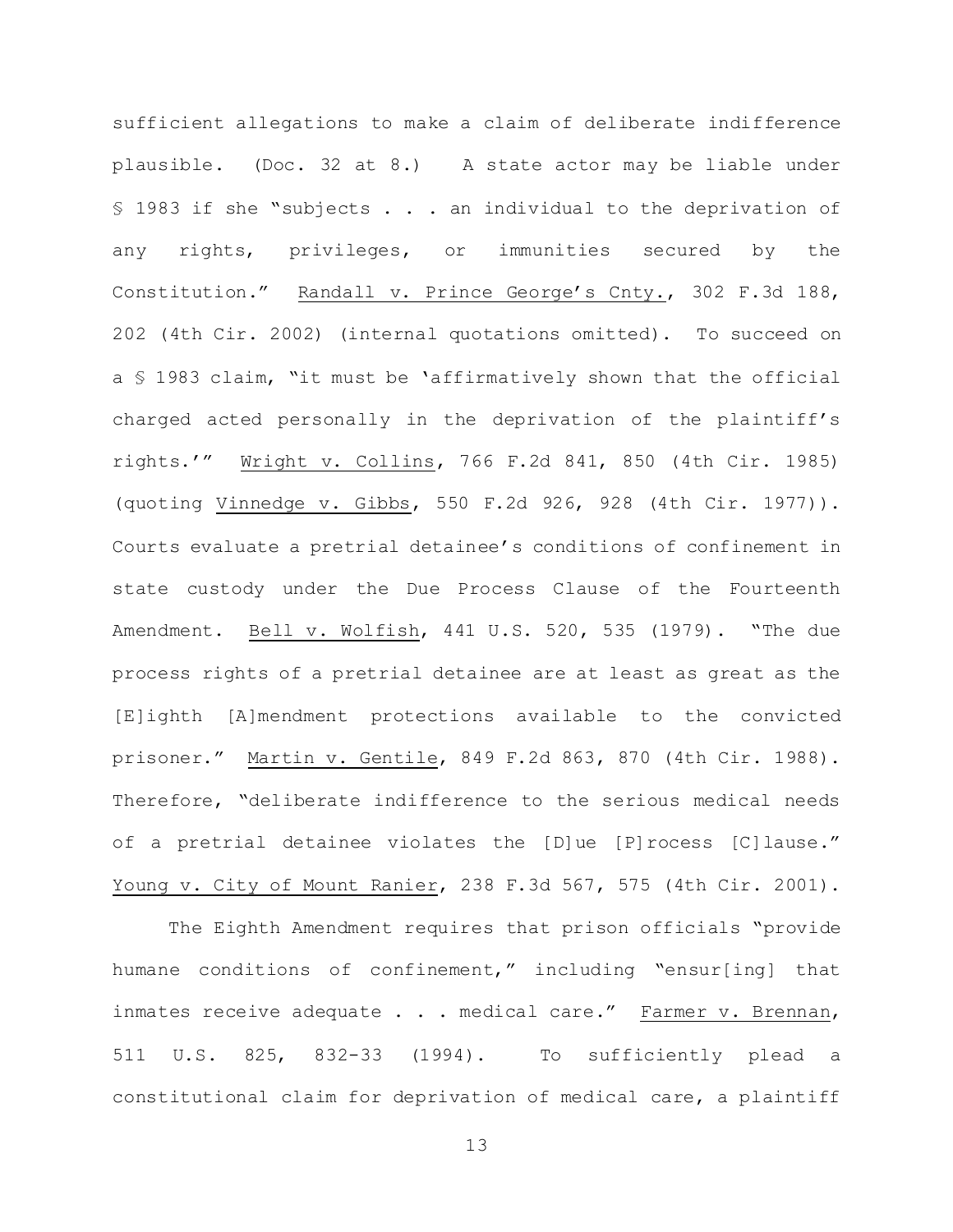must show that a state actor "acted with 'deliberate indifference' (subjective) to the inmate's 'serious medical needs' (objective)." Iko v. Shreve, 535 F.3d 225, 241 (4th Cir. 2008) (quoting Estelle v. Gamble, 429 U.S. 97, 104 (1976)). A defendant is deliberately indifferent when she knows of the risk of harm to an inmate and knows that her "actions were insufficient to mitigate the risk of harm to the inmate arising from his medical needs." Id. (internal quotation marks omitted). "The subjective component . . . sets a particularly high bar to recovery." Id. "Deliberate indifference entails something more than mere negligence,  $\ldots$  [but] something less than acts or omissions for the very purpose of causing harm or with knowledge that harm will result." Farmer, 511 U.S. at 835.

Neither "[n]egligence [n]or malpractice in the provision of medical services . . . constitute[s] a claim under § 1983." Wright v. Collins, 766 F.2d 841, 849 (4th Cir. 1985). A "significant delay in the treatment of a serious medical condition may, in the proper circumstances," constitute deliberate indifference in violation of the Eight Amendment. Webb v. Hamidullah, 281 F. App'x 159, 166 (4th Cir. 2008).<sup>4</sup> A constitutional violation "only occurs, however, if the delay results in some substantial harm to

<sup>4</sup> While the Fourth Circuit does not accord precedential value to its unpublished opinions, it has noted that they "are entitled only to the weight they generate by the persuasiveness of their reasoning." See Collins v. Pond Creek Mining Co., 468 F.3d 213, 219 (4th Cir. 2006) (citation omitted).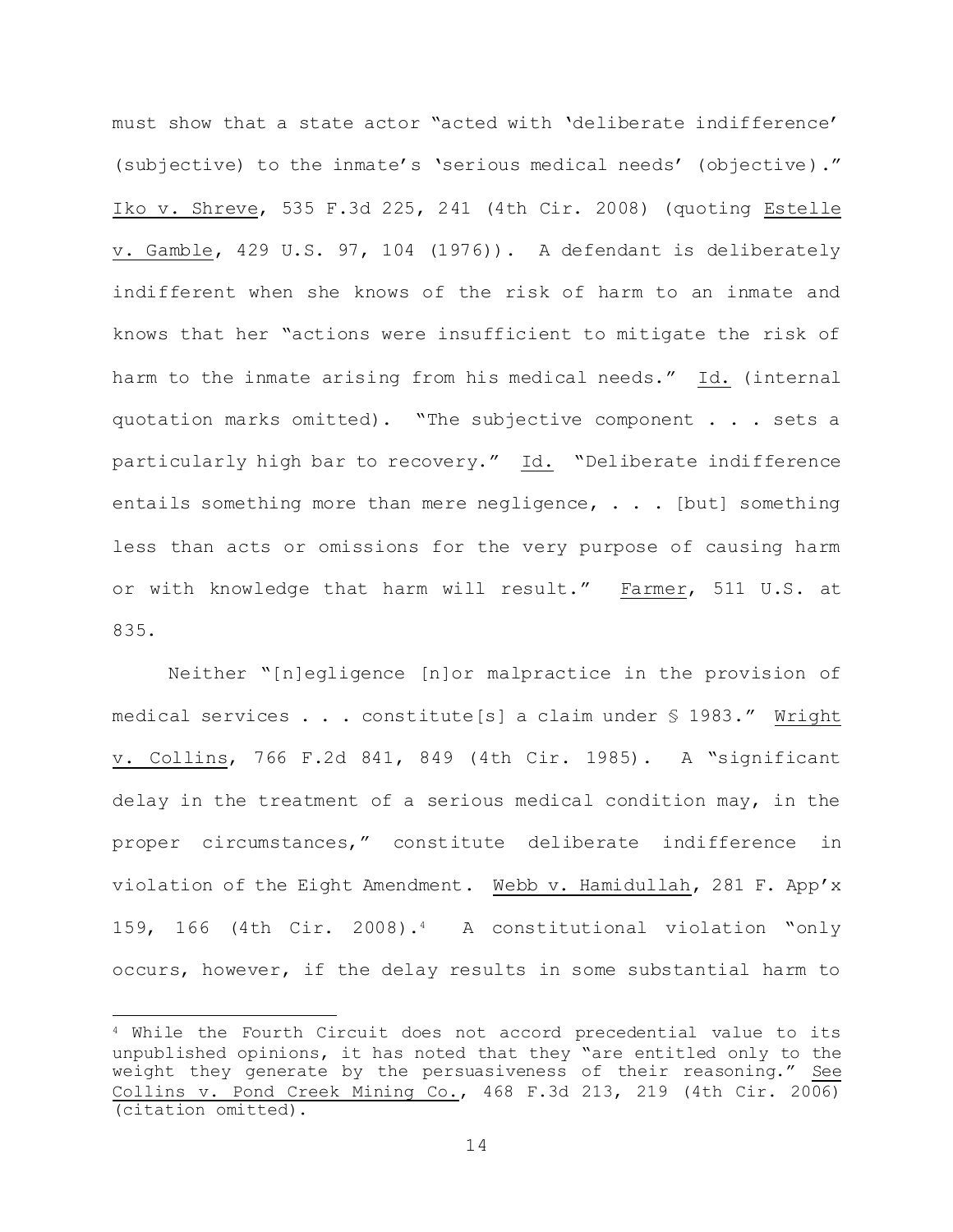the patient." Id. at 166-67 (internal footnote omitted); accord Sharpe v. South Carolina Dep't of Corr., 621 F. App'x 732, 734 (4th Cir. 2015) ("A delay in treatment may constitute deliberate indifference if the delay exacerbated the injury or unnecessarily prolonged an inmate's pain." (internal quotation and citation omitted)); see also Wynn v. Mundo, 367 F. Supp. 2d 832, 838 (M.D.N.C. 2005) ("[T]his court is persuaded that delay in the receipt of medical care only constitutes deliberate indifference where the plaintiff can show that the delay caused substantial harm.") (collecting cases), aff'd, 142 F. App'x 193 (4th Cir. 2005).

Lowery must show first that "the deprivation alleged was objectively 'sufficiently serious,'" and second that Jennings "acted with a sufficiently culpable state of mind." Scinto v. Stansberry, 841 F.3d 219, 225 (4th Cir. 2016). Jennings argues that Lowery has failed to satisfy either requirement. (Doc. 32 at 8-11.) Lowery alleges that Jennings "stood by while only inquiring as to issues concerning the struggle [with officers] rather than ways to assist me with better breathing." (Doc. 2 at 29.) In doing so, Lowery contends, Jennings "offered no form of reasonably adequate medical care to remedy" his difficulty breathing. (Id.)

Jennings argues that Lowery has failed to establish how the eight-day delay between the altercation with officers and his receipt of medical care resulted in substantial harm to Lowery.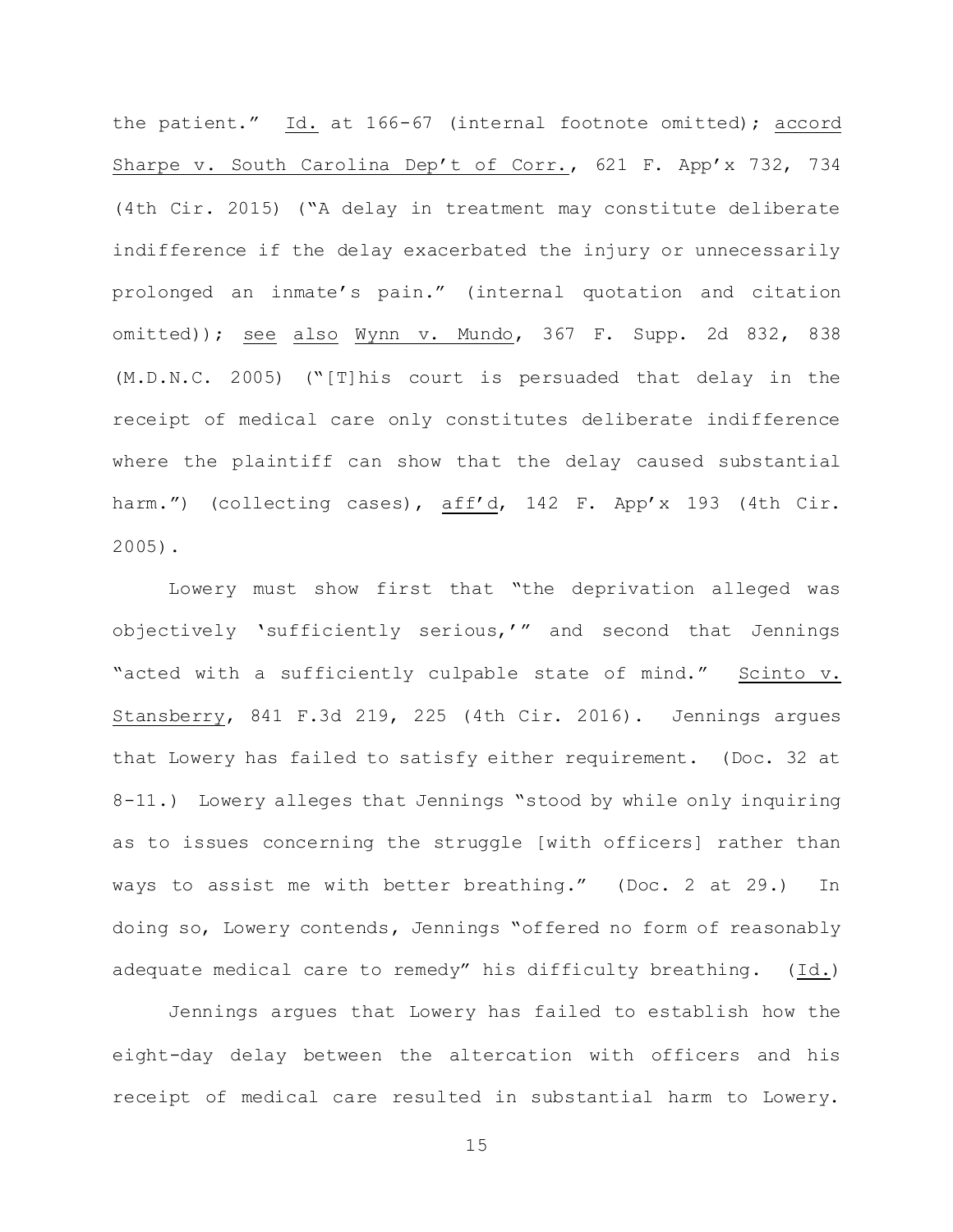(Doc. 32 at 10.) However, Lowery plainly claims that because of Jennings's "inaction to treat me[,] I have developed worser [sic] health conditions with my breathing." (Doc. 2 at 29.) Therefore, the court assumes without deciding, that Lowery has sufficiently alleged that the eight-day deprivation of medical care was sufficiently serious. Scinto, 841 F.3d at 225.

However, Lowery's deliberate indifference claim against Jennings nevertheless fails because he has failed to allege that Jennings possessed the requisite culpable state of mind. Jennings visited Lowery after the altercation with officers and "inquir[ed] as to issues concerning the struggle." (Doc. 2 at 29.) Lowery alleges Jennings focused on the struggle "rather than [on] ways to assist me with better breathing."  $(\underline{Id.})$  Lowery's dispute is that Jennings "offered no form of reasonably adequate medical care." (Id.) However, "[d]isagreements between an inmate and a physician over the inmate's proper medical care do not state a § 1983 claim unless exceptional circumstances are alleged." Wright v. Collins, 766 F.2d 841, 849 (4th Cir. 1985). Lowery does not allege he received no medical care from Jennings, rather that he received inadequate medical care. (Doc. 2 at 29.); see De'lonta v. Johnson, 708 F.3d 520, 526 (4th Cir. 2013) ("a prisoner does not enjoy a constitutional right to the treatment of his or her choice . . . .")

Lowery's "allegation that his medical care was inadequate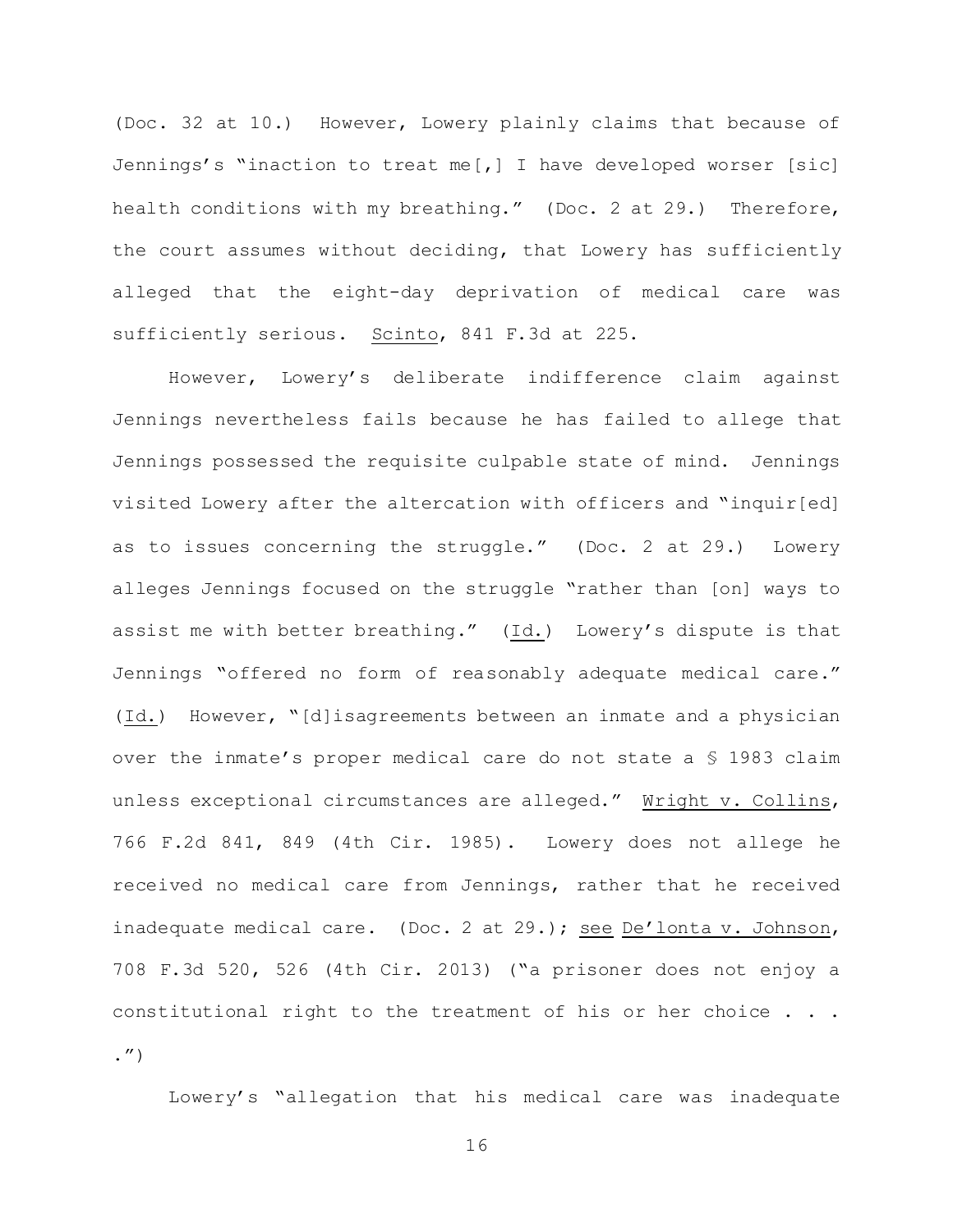would, at most, constitute a claim of medical malpractice." Wright, 766 F.3d at 849. Lowery has failed to allege sufficient facts to meet the subjective prong's "particularly high bar to recovery." Iko v. Shreve, 535 F.3d 225, 241 (4th Cir. 2008). As such, Jennings's motion to dismiss as to Lowery's deliberate indifference claim is granted and his claim will be dismissed without prejudice.

### **3. Lowery's Fourteenth Amendment claim**

The final argument put forth by Jennings is that Lowery's cause of action for "unlawful professional judgment" under the Fourteenth Amendment is not a legally cognizable cause of action under the common law. (Doc. 32 at 7.) Lowery provides no argument in response.

Lowery claims Jennings is liable for her failure to abide by "proper professional precautions."<sup>5</sup> (Doc. 2 at 29.) However, this reiterates Lowery's argument that Jennings is liable for the "8 days in delay before [he] received urgent breathing medical care." (Id.) To the extent Lowery bases this claim on Jennings's alleged failure to follow professional standards, it is dismissed as duplicative of his claim for deliberate indifference. To the

<sup>5</sup> To the extent this reflects Lowery's claim for "unlawful professional judgment," it sounds in negligence or medical malpractice and is not a separate identifiable cause of action. As noted, "[n]egligence or malpractice in the provision of medical services does not constitute a claim under § 1983." Wright v. Collins, 766 F.2d 841, 849 (4th Cir. 1985).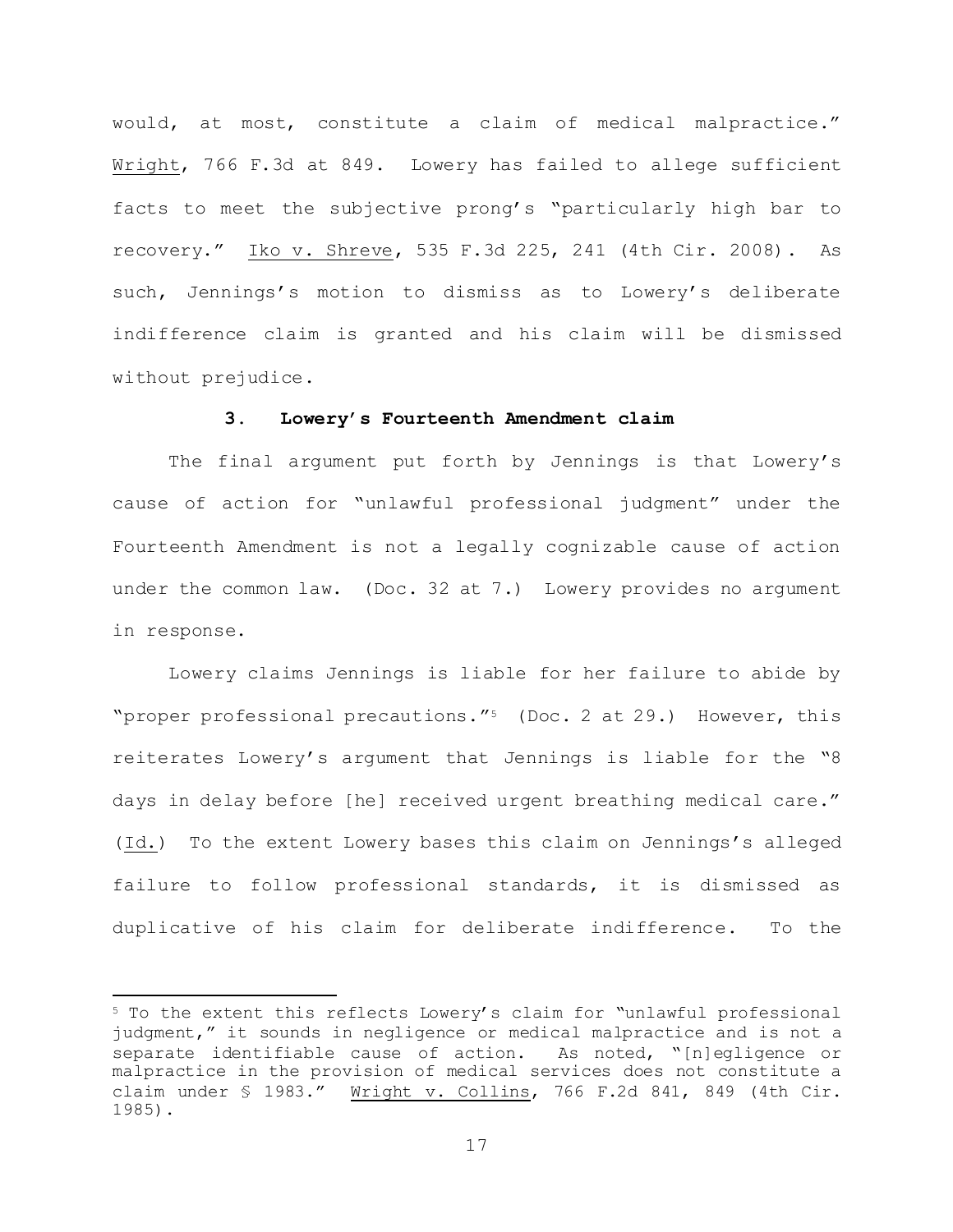extent that his claim is for a separate cause of action for engaging in some form of "unlawful professional judgment," his claim is dismissed as no such cause of action exists at common law. Richardson v. Wellpath Health Care, 2021 WL 1430698, at \*1 n.1 (M.D.N.C. Apr. 15, 2021) (dismissing a claim for unlawful professional judgment because such a claim "reflect[s] only a layman's disagreement with a professional's judgment . . . not deliberate indifference"). Therefore, Jennings's motion to dismiss is granted as to Lowery's claim for unlawful professional judgment as well.

### **C. Lowery's Motion for Initial Pretrial Order**

Lowery moves the court to enter a pretrial order pursuant to Federal Rule of Civil Procedure 16. (Doc. 24.) The Detention Center and Defendants Bobby F. Kimbrough, Rocky Joyner, J. Jessup, B. Clark, J. Sturkie, J. Inman, and D. Barrow have filed a response in opposition. (Doc. 26.)

Lowery is correct to note that Rule  $16(b)(1)$  states that "the district judge . . . must issue a scheduling order." Fed. R. Civ. Proc.  $16(b)(1)$ . However, Rule  $16(b)(1)$  further provides that this mandate does not apply "in categories of actions exempted by local rule." Id. Local Rule 16.1(a) notes that there will be a pretrial order except in "[c]ases brought by *pro se* plaintiffs or in which all defendants are appearing *pro se*." L.R. 16.1(a)(6). As Lowery is proceeding *pro se*, his motion seeking an initial pretrial order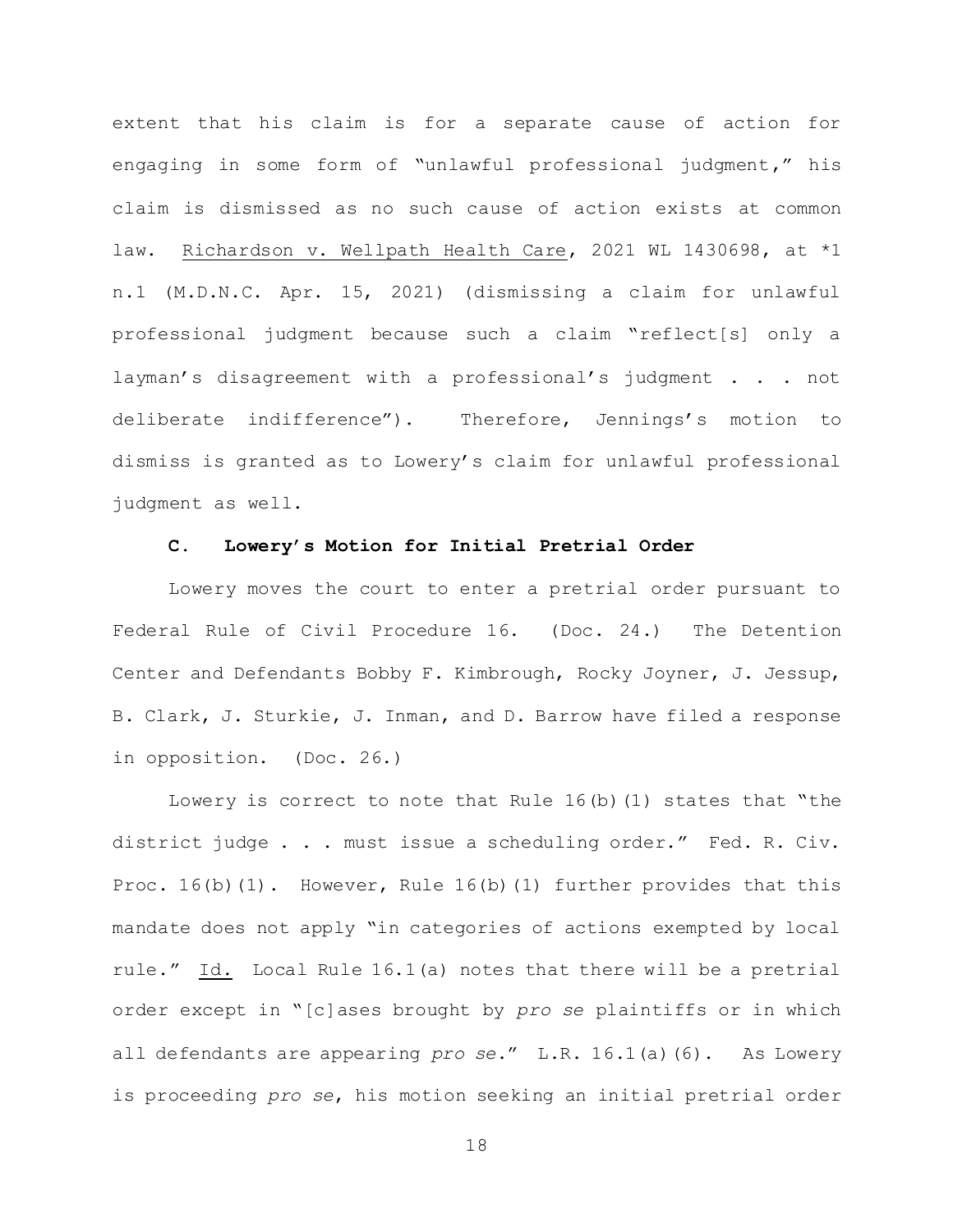is improper because his case falls under an exemption to Federal Rule of Civil Procedure 16. As such, Lowery's motion is denied.

## **D. Lowery's Motion for Entry of Default**

Lowery has filed a "Motion for Relief" which states, "Defendants Forsyth County Sheriff's Department, WellPath Health Care, and A. Jennings, fail[ed] to answer the plaintiff's complaint by 06/14/2021." (Doc. 38 at 1.) While Lowery cites 28a U.S.C. Rule 60, which permits a court to relieve a party from a final judgment or proceeding where justified, the context of Lowery's "Motion for Relief" is that Defendants failed to respond timely. Because the court dismissed Lowery's claims against WellPath and Jennings, his motion for default as to these two defendants will be denied as moot. Therefore, the court construes Lowery's motion as one for entry of default against Defendant "Forsyth County Sheriff's Department."

The Forsyth County Sheriff's Office ("Sheriff's Office") opposes Lowery's motion, arguing that the Forsyth County Sheriff's Department is not a legal entity capable of being sued and, even if it were, the Sheriff's Office is a responsive party because Sheriff Kimbrough timely responded in his official capacity to Lowery's complaint. (Doc. 46 at 4-6.) Alternatively, the Sheriff's Office argues that any claim against it is duplicative of Lowery's other claims against the individual officers in their official capacity. (Id. at 6.)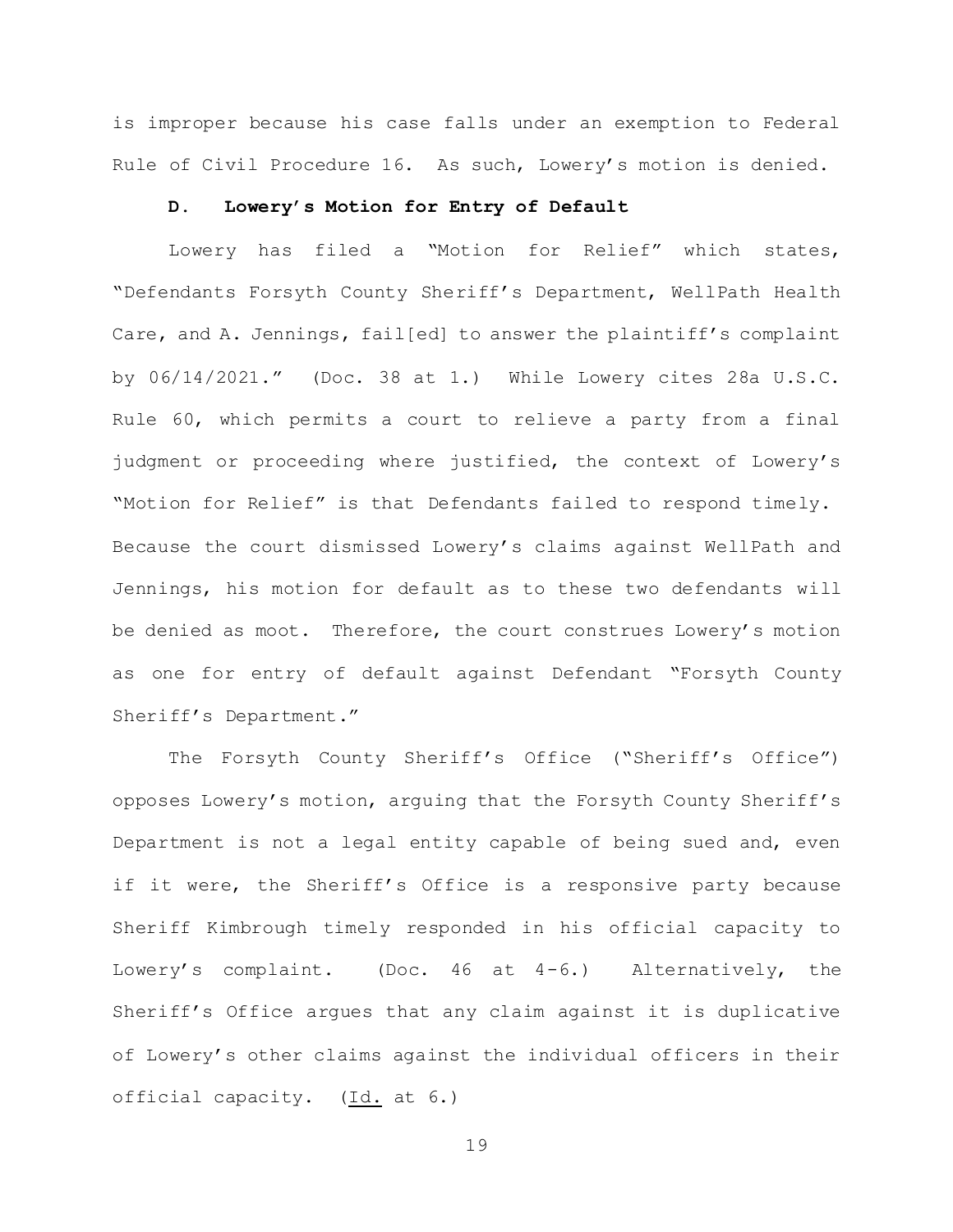The Sheriff's Office is correct. The capacity of a governmental entity to sue or be sued in federal court is determined "by the law of the state where the court is located." Fed. R. Civ. P. 17(b); Avery v. Cnty. of Burke, 660 F.2d 111, 113– 14 (4th Cir. 1981). North Carolina General Statute § 153A-11 acknowledges that a county is a legal entity which may be sued, "but there is no corresponding statute authorizing suit against a North Carolina county's sheriff's department." Parker v. Bladen Cnty., 583 F. Supp. 2d 736, 740 (E.D.N.C. 2008). Accordingly, "the 'Sheriff's Office' is not a legal entity subject to suit under the law of North Carolina." Hargett v. Forsyth Cnty. Sheriff's Office, No. 1:03CV440, 2005 WL 4542859, at \*2 (M.D.N.C. Sept. 29, 2005), aff'd, 172 F. App'x 27 (4th Cir. 2006); see Efird v. Riley, 342 F. Supp. 2d 413, 420 (M.D.N.C. 2004) (dismissing the Cabarrus County Sheriff's Department as a Defendant because "[t]here is no North Carolina statute authorizing suit against a county's sheriff's department"); Bailey v. Polk Cnty., 2011 WL 4565469, at \*6 (W.D.N.C. Mar. 7, 2011) (holding that "the Defendant Polk County Sheriff's Department is not properly a defendant . . . for a . . . basic reason: it is not an entity capable of being sued"). Rather, the sheriff is a constitutional officer independent of county government. Parker, 583 F. Supp. 2d at 739. Because North Carolina law does not authorize suits against county sheriff's offices, Lowery's motion seeking default judgment against the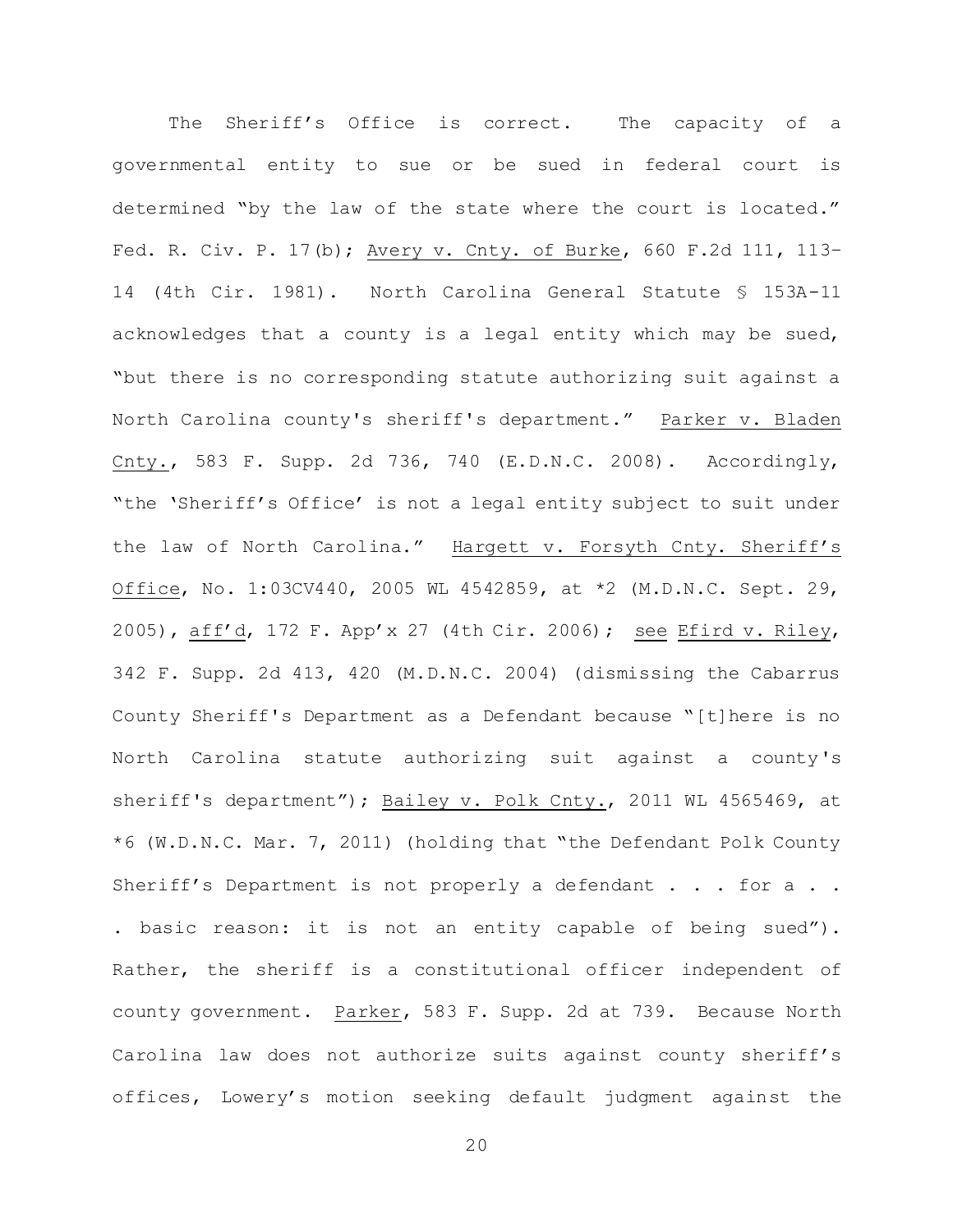Forsyth County Sheriff's Department is denied.<sup>6</sup>

Additionally, Lowery has sued Forsyth County Sheriff Kimbrough in his official capacity. (Doc. 2.) Lowery effectuated service on Sheriff Kimbrough, and Sheriff Kimbrough has filed an answer to Lowery's complaint. (Doc. 16.) Therefore, even if the Sheriff's Office were a property entity to be sued, Lowery's suit against it would be duplicative as Lowery has already sued Sheriff Kimbrough in his official capacity. In other words, the "adversary process has [not] been halted because of an essentially unresponsive party." SEC v. Lawbaugh, 359 F. Supp. 2d 418, 421 (D. Md. 2005); see Revene v. Charles Cnty. Comm'ns., 882 F.2d 870, 874 (4th Cir. 1989) (noting the sheriff in his official capacity was the "duly delegated policy maker for the county" and not the sheriff's department).

### **E. Lowery's Motion for Settlement Conference**

Lowery next moves this court for a settlement conference pursuant to North Carolina General Statute § 7A-38.4A(c)-(d). (Doc. 39.) However, the Federal Rules of Civil Procedure govern civil actions in federal court. See Fed. R. Civ. P. 1. Pursuant to this court's Local Rules, settlement conferences are conducted after the initial Rule  $26(f)$  conference. L.R.  $16.4(a)$ . Because

<sup>6</sup> Although the Forsyth County Sheriff's Department is not a proper entity capable of being sued in North Carolina, no Defendant has moved to have it dismissed.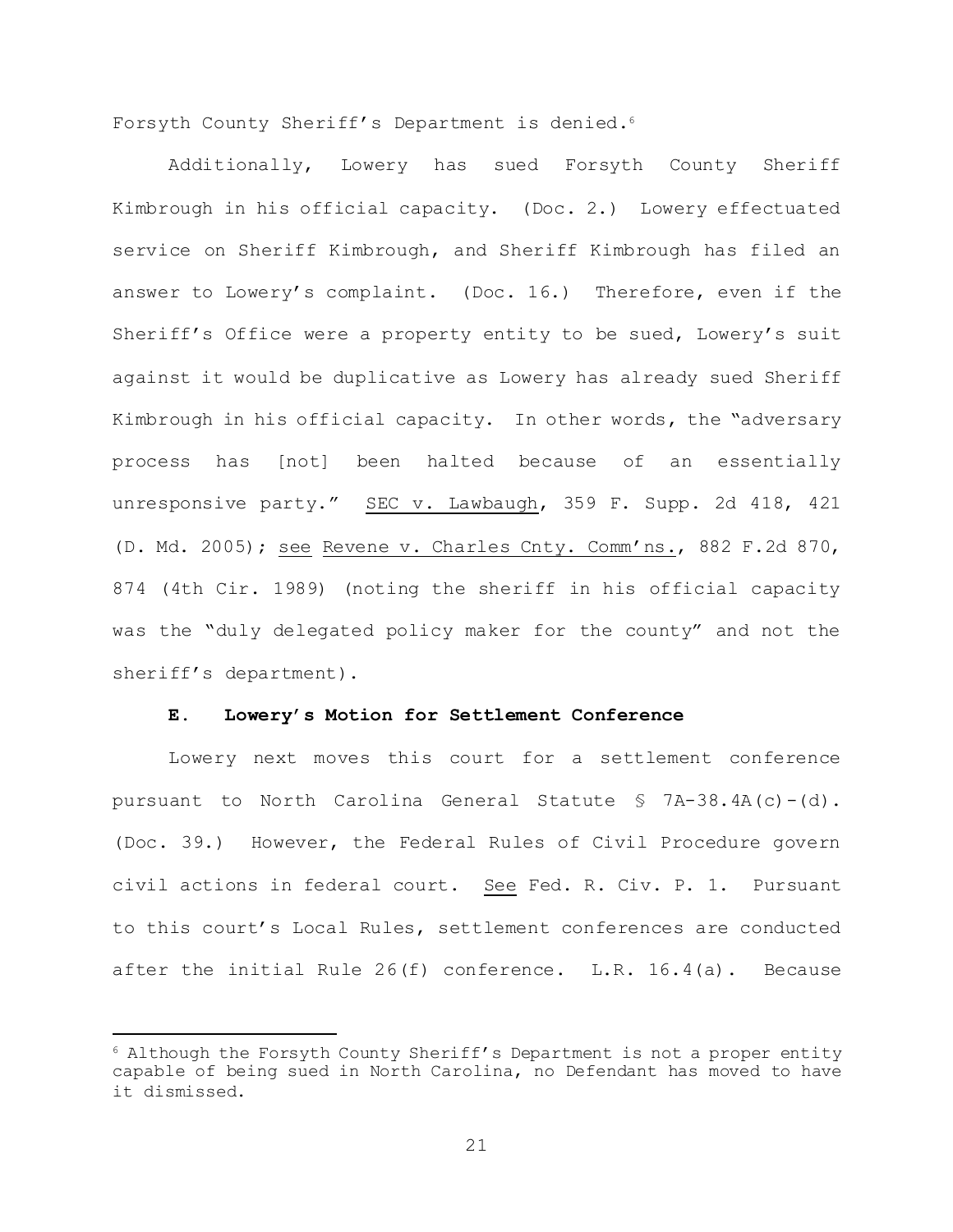Lowery is proceeding *pro se* and as discussed *supra*, the court has not issued a scheduling order and no pretrial conference has occurred. L.R. 16.1(a). Therefore, Lowery's motion for a settlement conference is denied, because North Carolina procedural rules do not control the procedure in federal court and Lowery's request is untimely as a pretrial conference has not yet occurred.<sup>7</sup>

# **F. Lowery's Motion for Appointment of Counsel**

Finally, Lowery moves the court to appoint him counsel. A plaintiff bringing a § 1983 claim generally has no right to appointed counsel. Bowman v. White, 388 F.2d 756, 761 (4th Cir. 1968). The court may appoint counsel for a § 1983 litigant "only in exceptional cases." Cook v. Bounds, 518 F.2d 779, 780 (4th Cir. 1975). "Whether the circumstances are exceptional depends on 'the type and complexity of the case, and the abilities of the individuals bringing it.'" Lowery v. Bennett, 492 F. App'x 405, 411 (4th Cir. 2012) (citing Whisenant v. Yuam, 739 F.2d 160, 163 (4th Cir. 1984), abrogated on other grounds by Mallard v. U.S. Dist. Court for the S. Dist. of Iowa, 490 U.S. 296 (1989)). If the *pro se* litigant "has a colorable claim but lacks the capacity

<sup>7</sup> Lowery has filed a supplemental notice in support of his motion for a settlement conference. (Doc. 53.) In it, he argues that, because the Defendants failed to respond to his motion, it should be granted. (Id.) Local Rule  $7.3(k)$  notes that if a respondent fails to file a response, the motion will be considered uncontested and "ordinarily will be granted without further notice." However, consideration of the motion remains in the discretion of the court, and for the reasons stated, Lowery's motion warrants denial.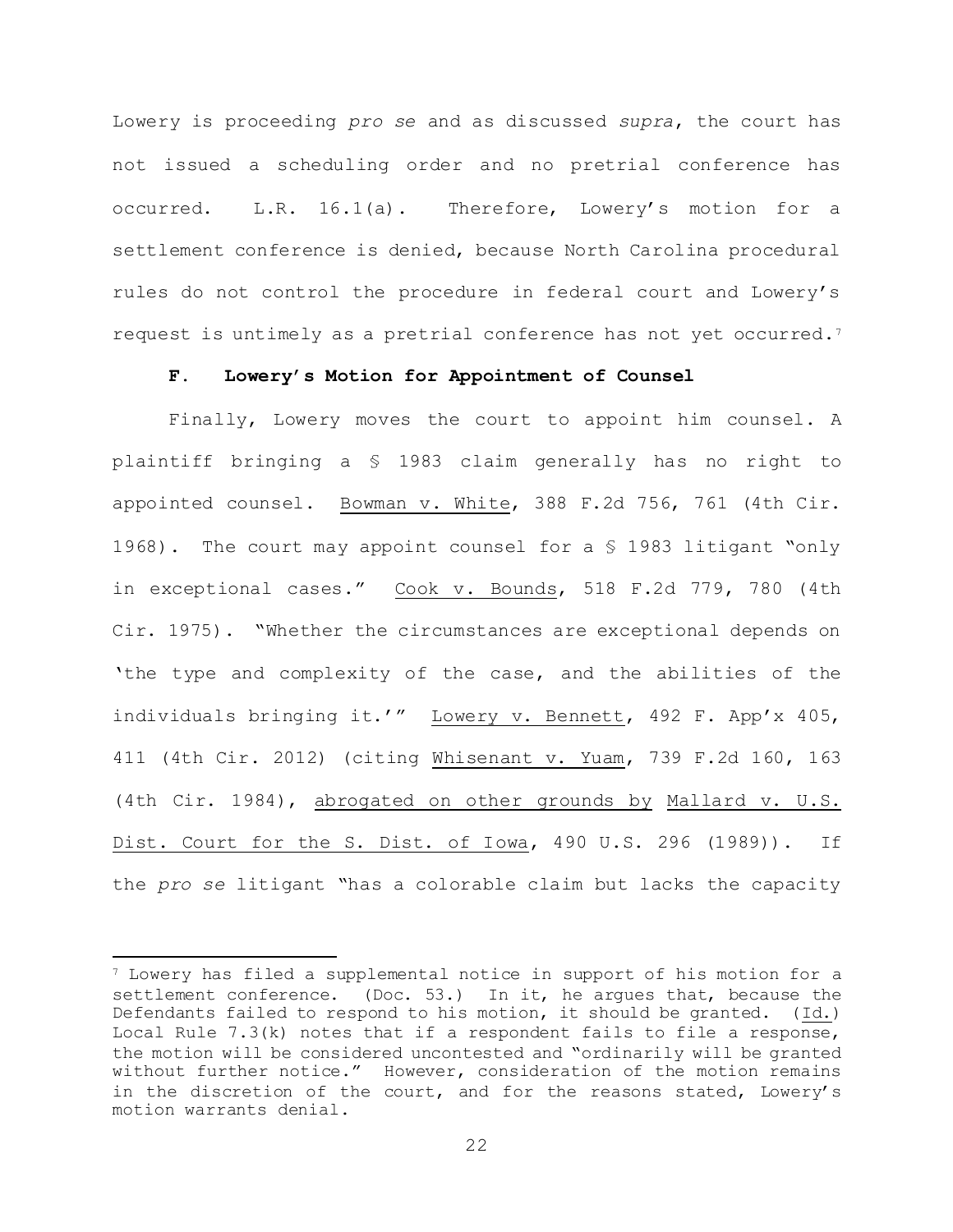to present it, the district court should appoint counsel to assist him." Gordon v. Leeke, 574 F.2d 1147, 1153 (4th Cir. 1978).

Lowery has not demonstrated that this is an exceptional case warranting appointment of counsel or that he lacks the capacity to present his claims. Lowery has submitted numerous pleadings, has recited applicable statutory law, and remains heavily involved in litigating his own claims. He has not demonstrated that he is incapable of seeking his requested relief without counsel and has not otherwise demonstrated that appointment of counsel is necessary. Accordingly, his request for the appointment of counsel will be denied.

#### **III. CONCLUSION**

For the reasons stated,

IT IS THEREFORE ORDERED that the motion to dismiss by Jennings (Doc. 31) is GRANTED, and the complaint against her is DISMISSED WITHOUT PREJUDICE, except for the claim for "unlawful professional judgment," which is DISMISSED WITH PREJUDICE.

IT IS FURTHER ORDERED that the motion to dismiss for insufficient service of process filed by WellPath (Doc. 33) is GRANTED, and the complaint against it is DISMISSED WITHOUT PREJUDICE.

IT IS FURTHER ORDERED that Lowery's motions for an initial pretrial order (Doc. 24), default judgment (Docs. 38, 47),